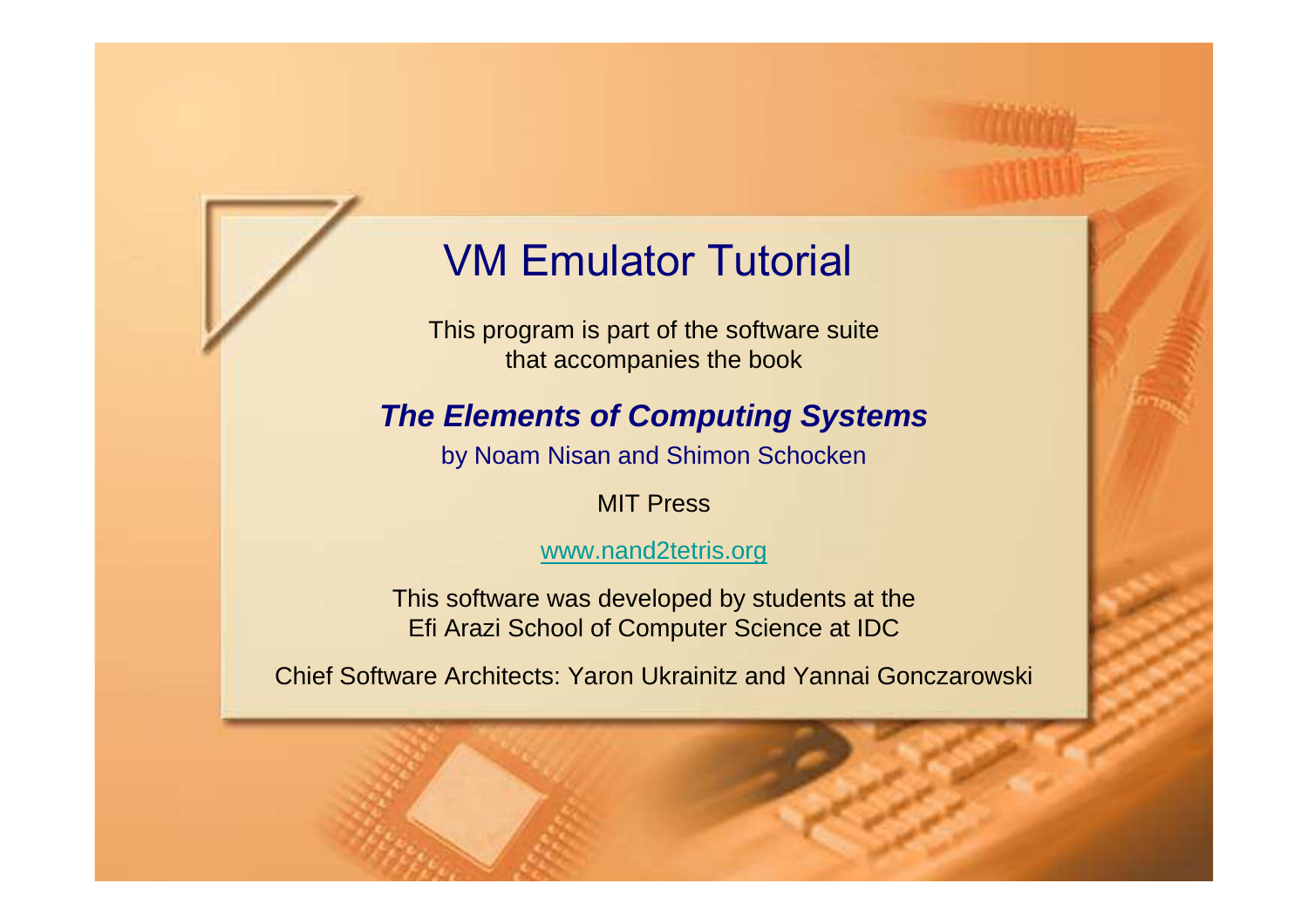#### **Background**

The Elements of Computing Systems evolves around the construction of a complete computer system, done in the framework of a 1- or 2-semester course.

In the first part of the book/course, we build the hardware platform of a simple yet powerful computer, called Hack. In the second part, we build the computer's software hierarchy, consisting of anassembler, a virtual machine, a simple Java-like language called Jack, a compiler for it, and a mini operating system, written in Jack.

The book/course is completely self-contained, requiring only programming as a pre-requisite.

The book's web site includes some 200 test programs, test scripts, and all the software tools necessary for doing all the projects.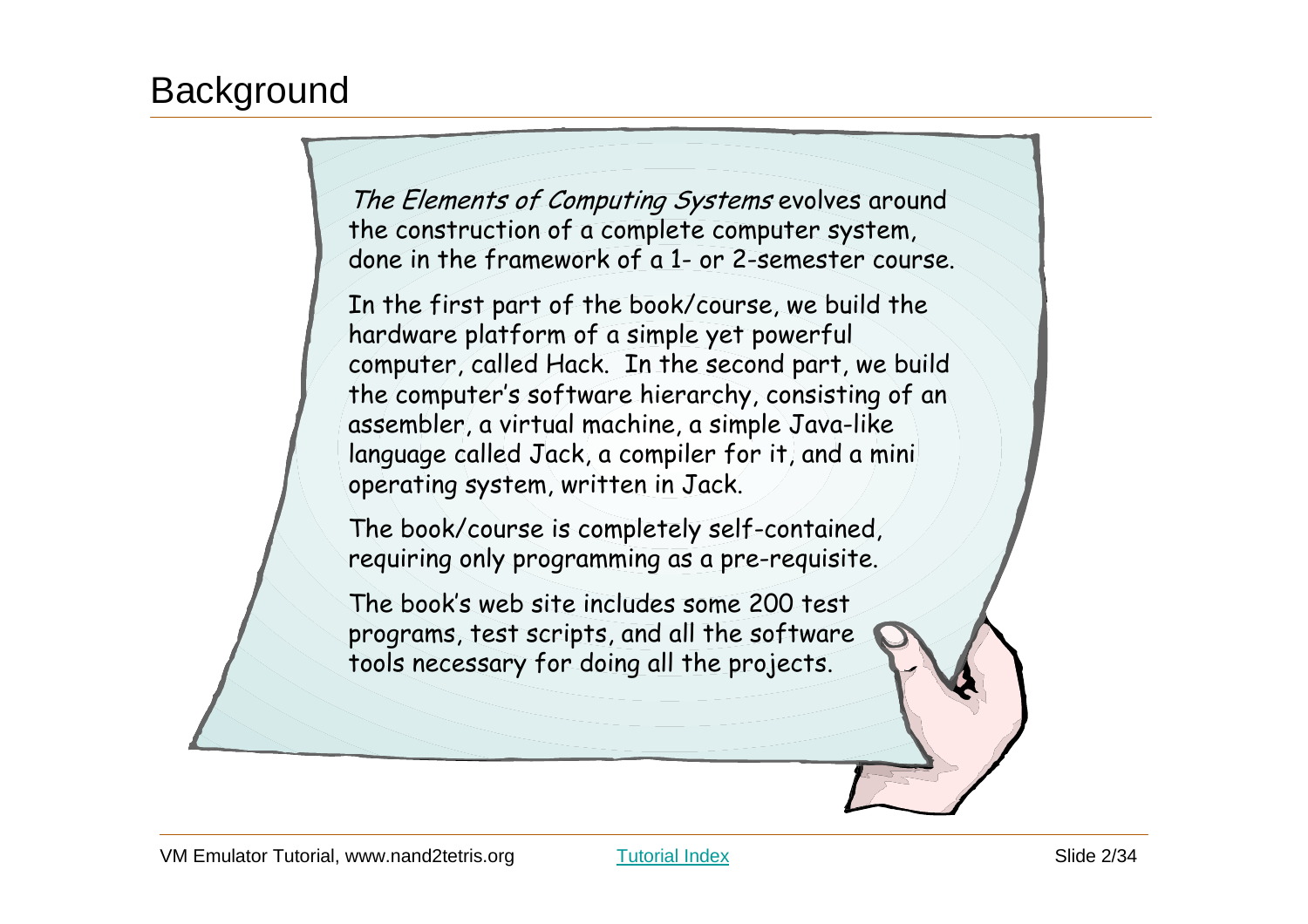#### The Book's Software Suite

| D:\hack\TECS\tools                                           | 11 X             |
|--------------------------------------------------------------|------------------|
| Edit<br>File<br><b>View</b><br><b>Favorites</b>              | $T^{\lambda}$    |
|                                                              | >>               |
| Address <b>D</b> D:\hack\TECS\tools                          | $\mathcal{O}$ Go |
| Name<br>£.                                                   | Size             |
| ]ibin ∣<br>builtIn<br>los                                    |                  |
| TAssembler.bat<br>Assembler.sh                               | 1 KB<br>1 KB     |
| TCPUEmulator.bat<br>▒<br>CPUEmulator.sh                      | 1 KB<br>1 KB     |
| HardwareSimulator.bat                                        | 1 KB             |
| ≣<br>Hardwar<br>This tutorial is<br>]index.ht <mark>l</mark> | 1 KB<br>21 KB    |
| about the<br>न<br> JackCon <br><b>VM</b> emulator<br>JackCom | 1 KB<br>1 KB     |
| ▒<br>readme.txt                                              | 4 KB             |
| TextComparer.bat                                             | 1 KB             |
| TWMEmulator.bat                                              | 1 KB             |
| VMEmulator.sh                                                | 1 KB             |
|                                                              |                  |

(All the supplied tools are dual-platform: **Xxx.bat** starts **Xxx** in Windows, and **Xxx.sh** starts it in Unix)

#### **Simulators**

(**HardwareSimulator**, **CPUEmulator**, **VMEmulator**):

- Used to build hardware platforms andexecute programs;
- Supplied by us.

#### Translators (**Assembler**, **JackCompiler**):

- **Used to translate from high-level to low-level;**
- Developed by the students, using the book's specs; Executable solutions supplied by us.

#### **Other**

- **Bin**: simulators and translators software;
- **builtIn**: executable versions of all the logic gates and chips mentioned in the book;
- **•** os: executable version of the Jack OS;
- I. **TextComparer**: a text comparison utility.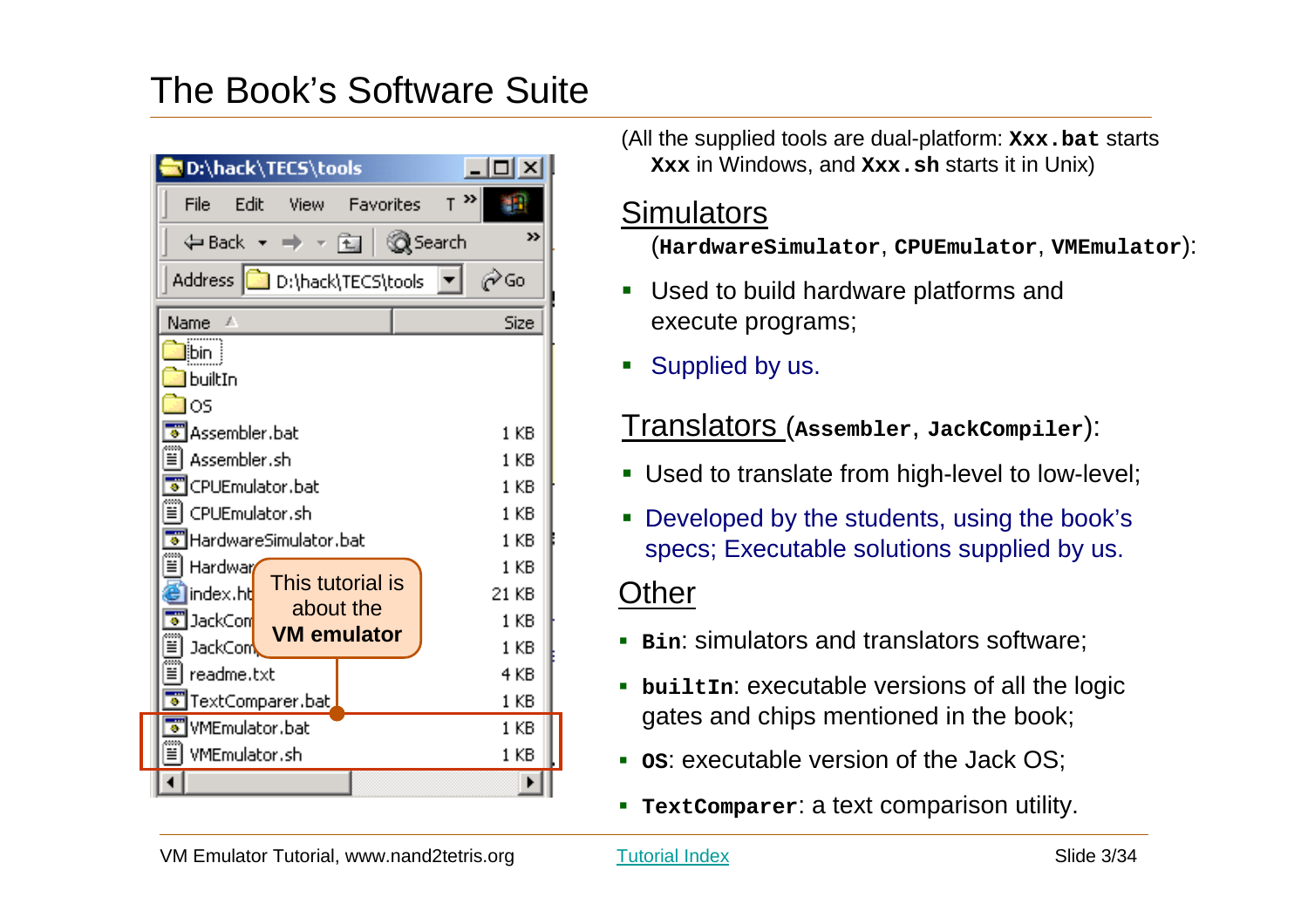- I.**Getting Started**
- II.**Using Scripts**
- III.**Debugging**

Relevant reading (from The Elements of Computing Systems):

- $\mathbf{r}$ Chapter 7: Virtual Machine I: Stack Arithmetic
- $\mathbf{r}$ Chapter 8: Virtual Machine II: Program Control
- $\mathbf{r}$ Appendix B: Test Scripting Language, Section 4.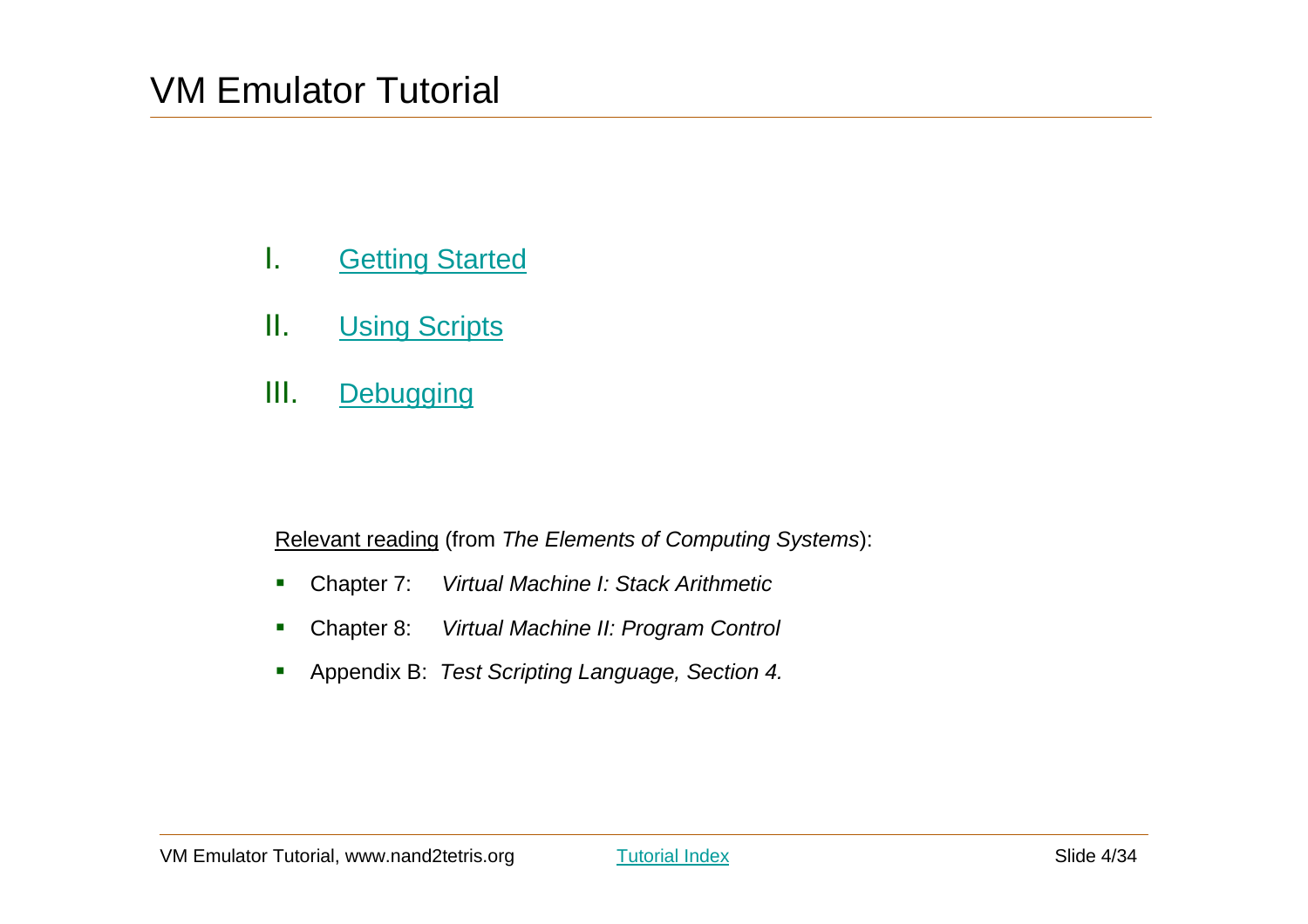

Tutorial Index Slide 5/34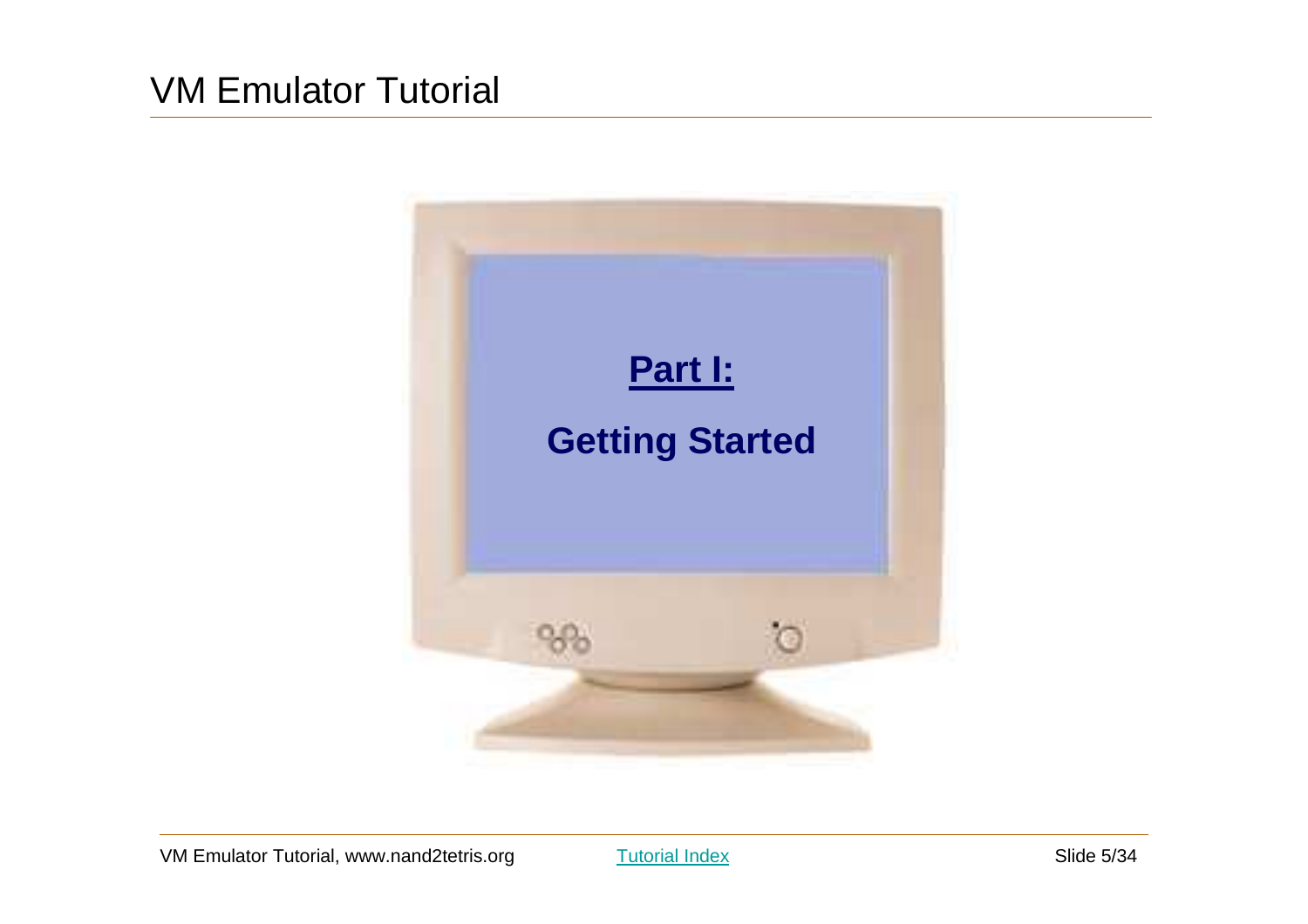## The Typical Origin of VM Programs



- $\mathcal{L}(\mathcal{L})$  VM programs are normally written by compilers
- For example, the Jack compiler (chapters 10-11) generates VM programs
- $\blacksquare$  The VM program can be translated further into machine language, and then executed on a host computer
- $\overline{\phantom{a}}$  Alternatively, the same VM program can be emulated as-is on a VM emulator.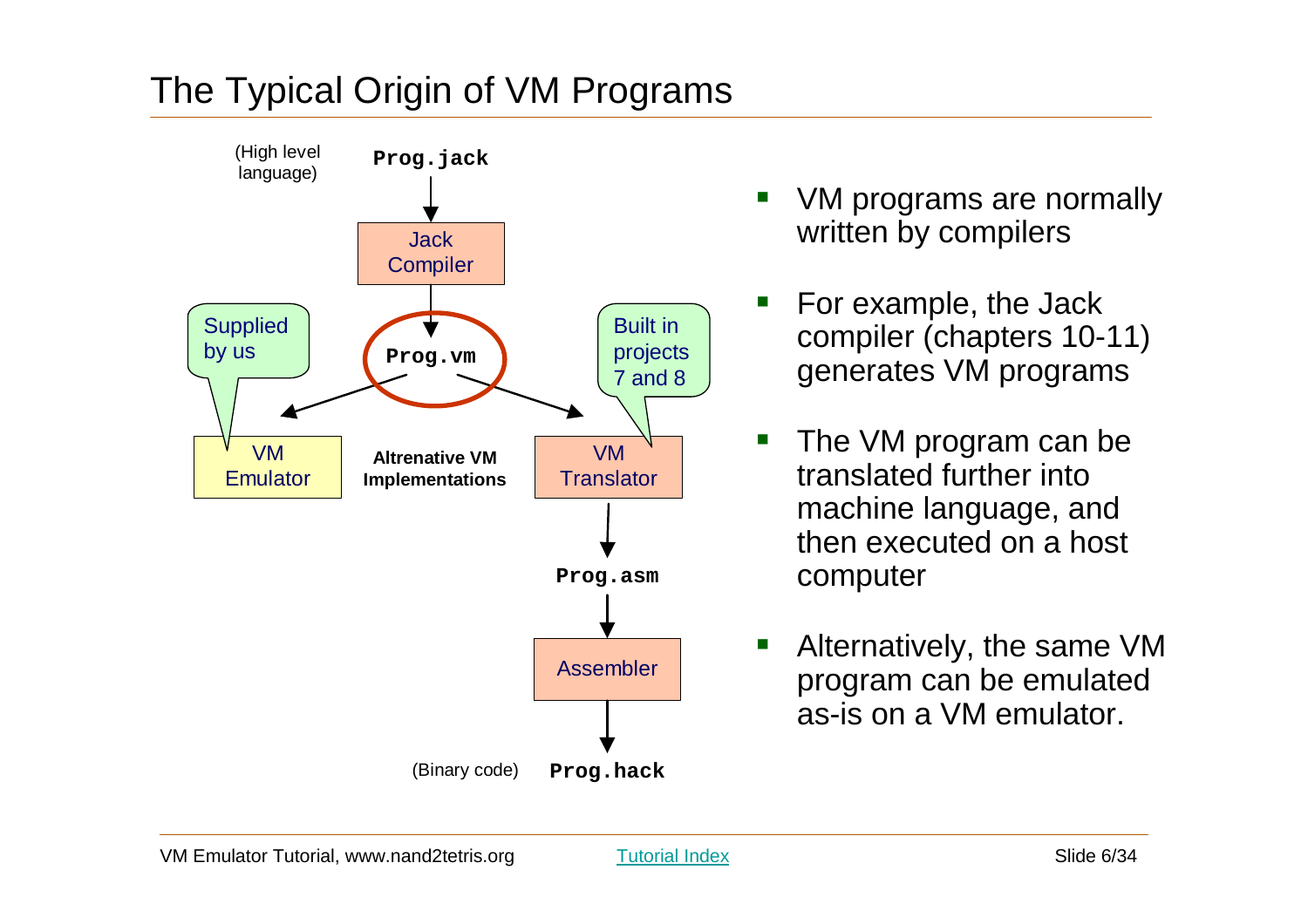

## Now let's go behind the scene ...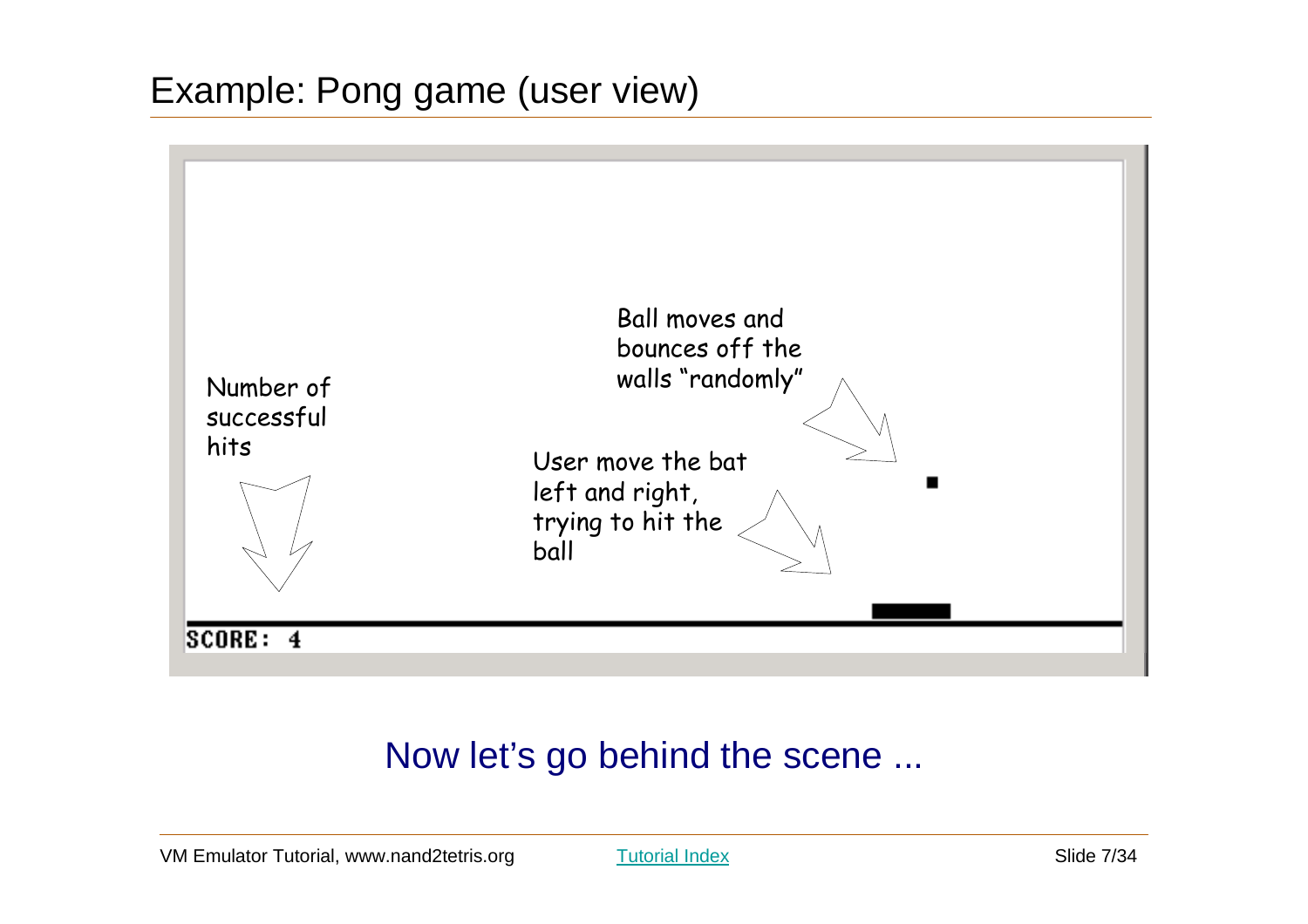#### VM Emulator at a Glance

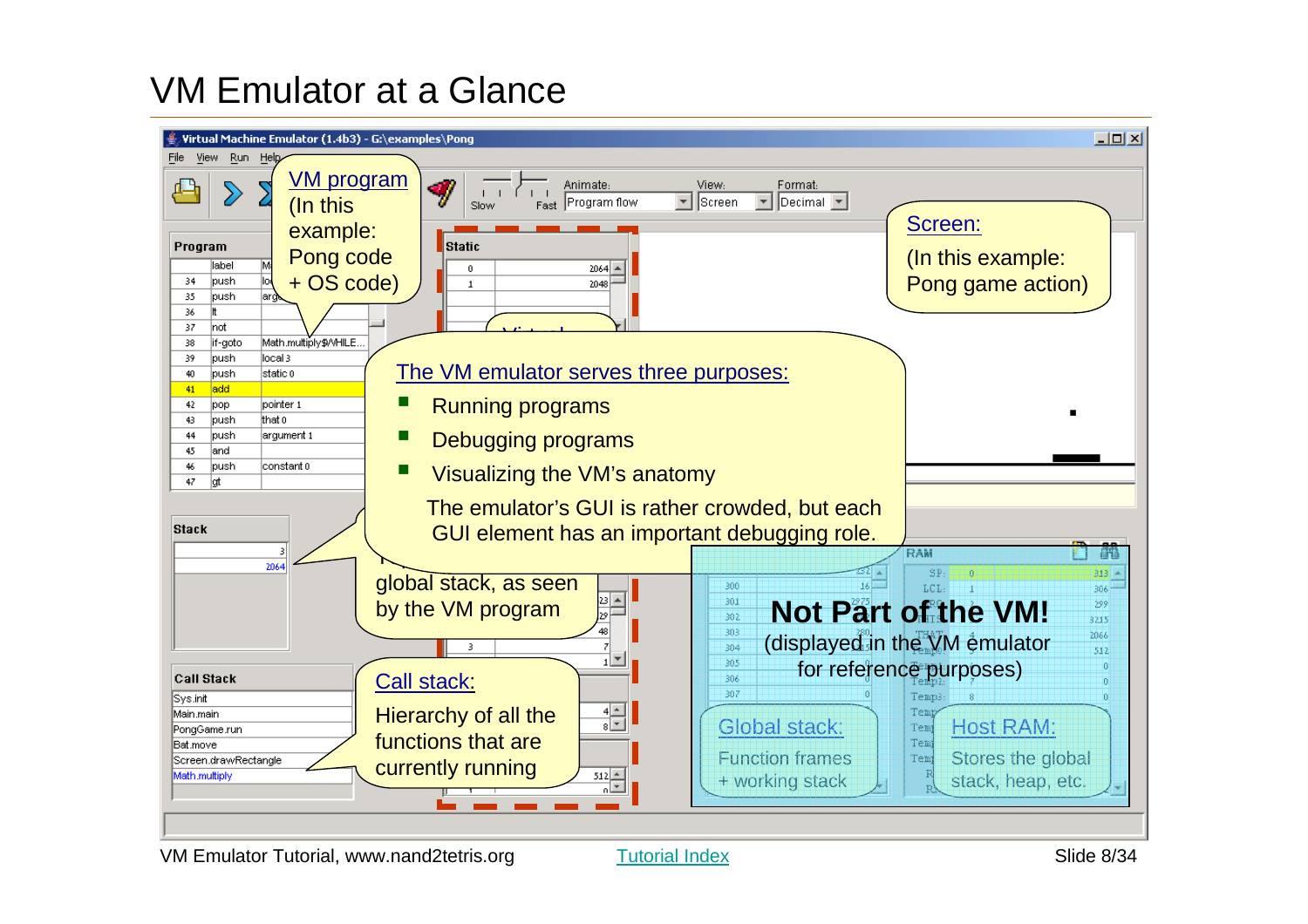#### Loading a VM Program

| $\Box$<br>Virtual Machine Emulator (1.4b3)<br>File<br>Waw Run Help                                                                                                            |  |
|-------------------------------------------------------------------------------------------------------------------------------------------------------------------------------|--|
| Animate:<br>View:<br>ఆ<br>国ッ<br>Format:<br>$ \mathcal{R} $<br>$\sum$<br>$ \text{Decimal} \blacktriangleright $<br>Fast Program flow<br>Screen<br>$\blacktriangledown$<br>Slow |  |
|                                                                                                                                                                               |  |
| O<br>踻<br>a<br>Program<br>$\overline{\mathbf{x}}$<br>Load Program                                                                                                             |  |
| 白谷园园<br>$\blacktriangledown$<br>StackTest<br>Look in:                                                                                                                         |  |
| Ħ<br>StackTest.vm<br>Recent<br>Desktop<br>My Documents<br><b>Stack</b><br>My Computer<br>E<br>卷星                                                                              |  |
| My Networ                                                                                                                                                                     |  |
| Load Program<br>StackTest<br>File name:                                                                                                                                       |  |
| Files of type.<br>VM Files / Dirs<br>Cancel<br><b>Call Stack</b>                                                                                                              |  |
| Navigate to a<br>$\overline{254}$<br>Temps:<br>ह<br>U<br>٠                                                                                                                    |  |
| 265<br>Temp4:<br>9<br> 0 <br>n<br>directory and<br>╤<br>Temp5:<br>10 <sub>1</sub><br>266<br> 0 <br>$\Omega$                                                                   |  |
| $11\,$<br>267<br>Temp6:<br>$\theta$<br> 0 <br>select a .vm file<br>12<br>$\vert 0 \vert$<br>268<br> 0 <br>Temp7:                                                              |  |
| $\frac{1}{\sqrt{2}}$<br>269<br>R13:<br>13<br> 0 <br> 0 <br>$\frac{1}{2}$<br>$0$ $\mathbf{r}$<br>R14:<br>270<br>14<br>$\overline{1}$                                           |  |
|                                                                                                                                                                               |  |
| Slide 9/34<br>VM Emulator Tutorial, www.nand2tetris.org<br><b>Tutorial Index</b>                                                                                              |  |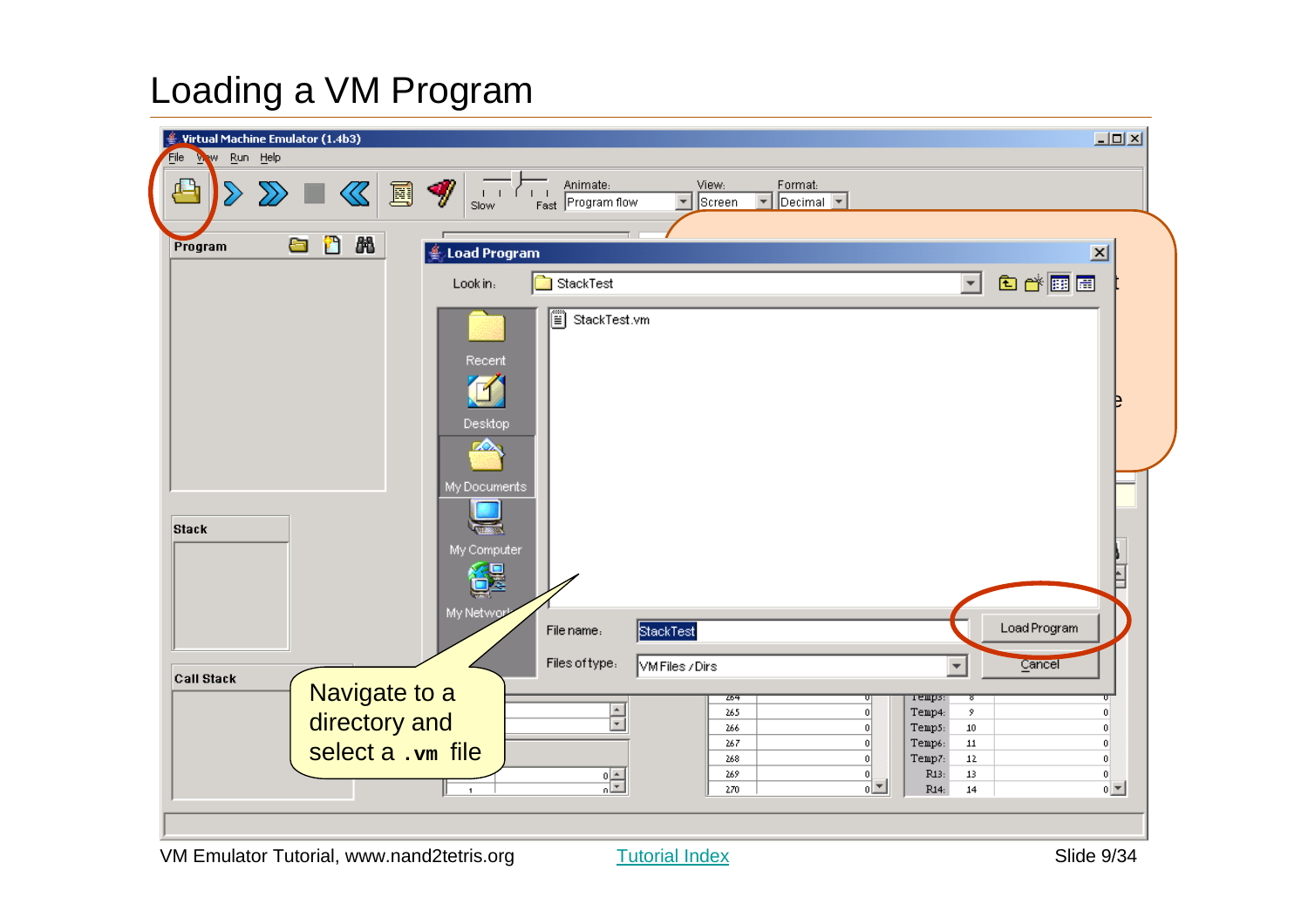## Running a Program



Tutorial Index Slide 10/34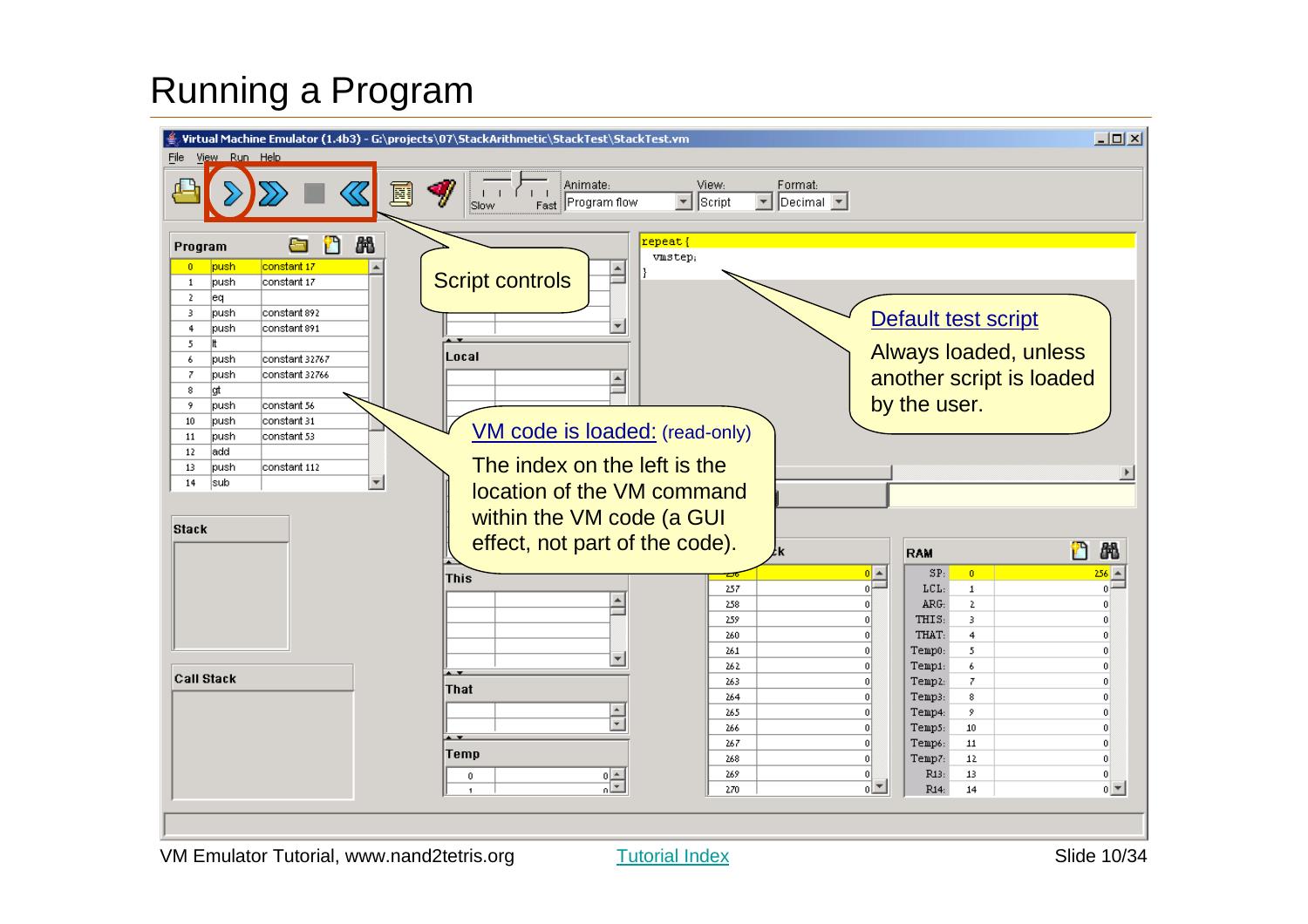## Running a Program

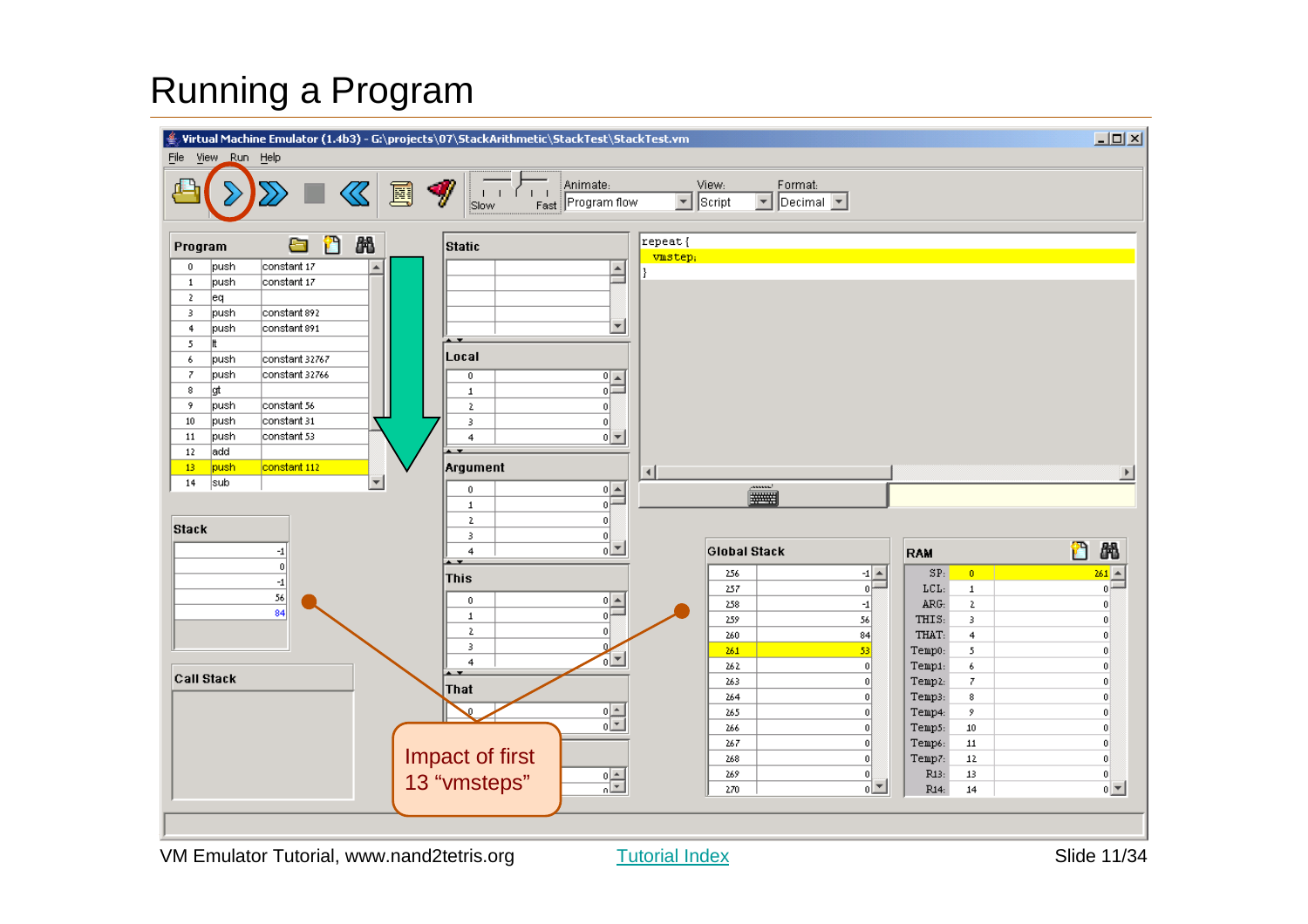#### Loading a Multi-File Program

| $\mathbf{\mathfrak{B}}$ Virtual Machine Emulator (1.4b1)                                                                                      | $-10x$                                                                                                                                                                                                                                                                                                                                                                                               |
|-----------------------------------------------------------------------------------------------------------------------------------------------|------------------------------------------------------------------------------------------------------------------------------------------------------------------------------------------------------------------------------------------------------------------------------------------------------------------------------------------------------------------------------------------------------|
| File View Run Help<br>圓<br>$1 - 1$<br>Slow<br>n<br>踻<br><b>Static</b><br>Program<br>a<br>$\mathbf{0}$<br>$\mathbf{1}$<br>2<br>3<br>4<br>Local | Most VM programs, like Pong, consist of more than one. vm<br>file. For example, the Jack compiler generates one. vm file<br>for each. jack class file, and then there are all the. vm fies<br>comprising the operating system. All these files must reside<br>in the same directory.<br>Therefore, when loading a multi-file VM program into the VM<br>emulator, one must load the entire directory. |
| $\Box$<br>$\overline{1}$<br>2<br>R<br><b>Argument</b><br>256<br>0<br><b>Working Stack</b><br>Won't work!                                      | Load Program<br>$\vert x \vert$<br>$\mathbb{R}$ $\mathbb{R}$<br>Pong<br>Look in:<br>❀∣<br>a Array.vm<br>a Ball.vm<br>an Bat.vm<br>a Keyboard.vm                                                                                                                                                                                                                                                      |
| Why? Because Pong is a<br>multi-file program, and ALL<br>these files must be loaded.<br>Solution: navigate back to the                        | 踻<br>l∍i] Main.vm<br>$\frac{256}{5}$ $\triangle$<br>بالمناسبة والمستوقية<br>Load Program<br>File name:<br>Pong<br>n<br>-O<br><b>VM Files / Dirs</b><br>Files of type:<br>Cancel<br>$\Omega$                                                                                                                                                                                                          |
| œ<br>directory level, and load it.<br><b>Call Stack</b><br>256 -<br>≂<br>Temp<br>음<br>0<br>$\mathbf{1}$                                       | -O<br>Temp2:<br>263<br>Ζ<br>0.<br>n<br>8<br>264<br>0.<br>Temp3:<br>0<br>Temp4:<br>9<br>265<br>n<br>Temp5:<br>10<br>266<br>$\theta$<br>Temp6:<br>11<br>267<br>$\mathbf{0}$<br>n<br>Temp7:<br>12<br>268<br>$\mathbf{0}$<br>$\theta$<br>269<br>R13:<br>13<br>0.<br>0<br>0<br>$0$ $\rightarrow$<br>270<br>R14:<br>14                                                                                     |

Tutorial Index Slide 12/34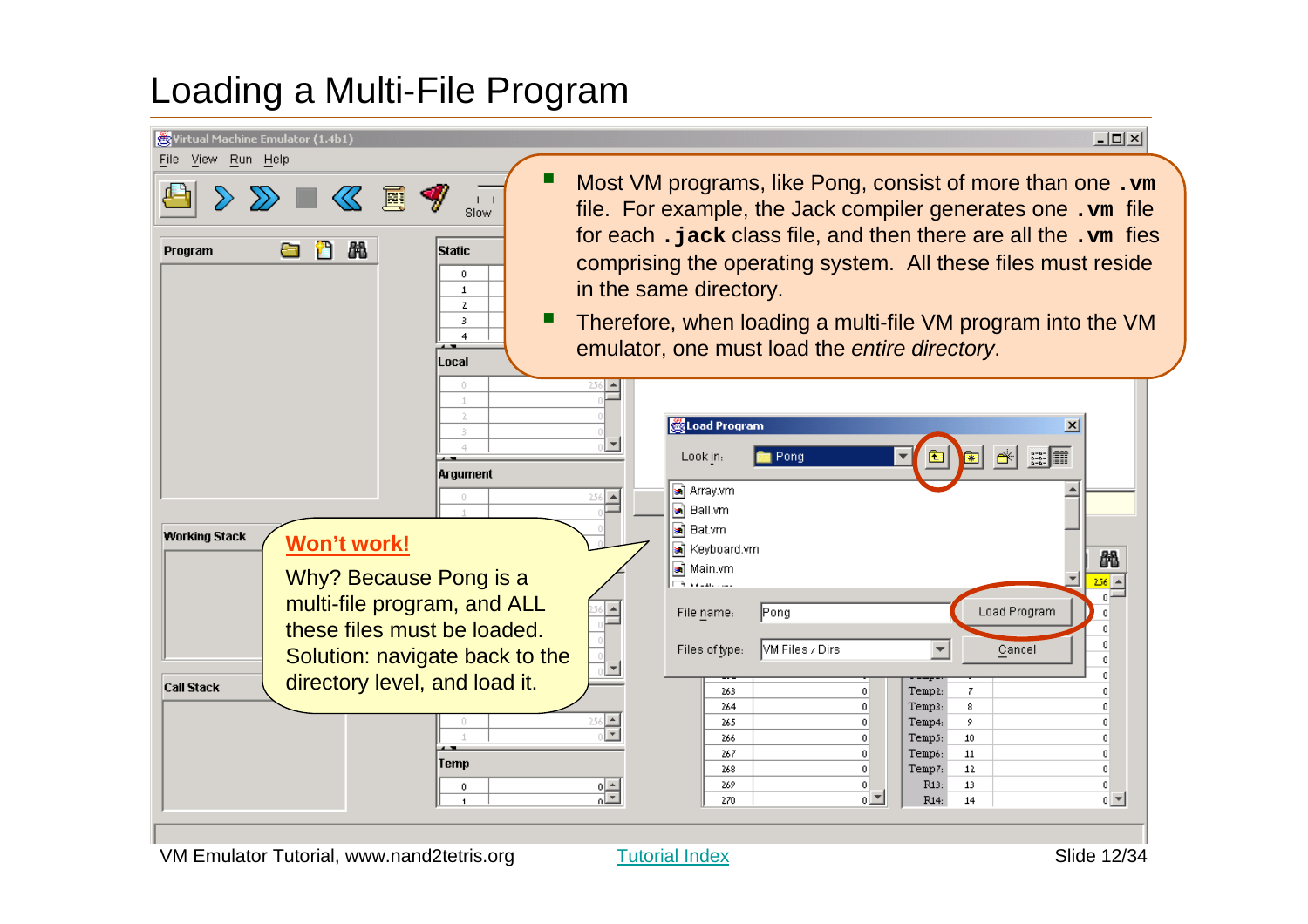#### Loading a Multi-File Program

| Virtual Machine Emulator (1.4b1)<br>File View Run Help |                                                                                                                                                                                                                                                                                                          | $-10x$                                                                                                                                                                                                                                                                                                                                                                                                                                                |
|--------------------------------------------------------|----------------------------------------------------------------------------------------------------------------------------------------------------------------------------------------------------------------------------------------------------------------------------------------------------------|-------------------------------------------------------------------------------------------------------------------------------------------------------------------------------------------------------------------------------------------------------------------------------------------------------------------------------------------------------------------------------------------------------------------------------------------------------|
|                                                        |                                                                                                                                                                                                                                                                                                          | $\sqrt{\frac{1}{\text{Screen}}}$<br>Format:<br>$\boxed{\bullet}$ Decimal $\boxed{\bullet}$                                                                                                                                                                                                                                                                                                                                                            |
| e n<br>踻<br>Program                                    | <b>Static</b><br>$\frac{1}{\sqrt{2}}$<br>$\mathbf{0}$<br>$\mathbf{1}$<br>$\mathbf{2}$<br> 0 <br>$\frac{1}{\sqrt{2}}$<br>$\bar{\bf 3}$<br>$\overline{4}$<br>$\overline{\phantom{a}}$<br>Local<br>$256$ $\triangle$<br>0<br>$\perp$<br>2<br>3<br>$\overline{\phantom{a}}$<br>4<br>$\overline{\phantom{a}}$ | Load Program<br>$\mathbf{x}$                                                                                                                                                                                                                                                                                                                                                                                                                          |
| <b>Working Stack</b>                                   | <b>Argument</b><br>$\frac{256 \triangleq 1}{256 \triangleq 1}$<br>$\mathbb O$<br>$\perp$<br>$\bar{z}$<br>3<br>$\overline{\phantom{a}}$<br>4<br>$\overline{\phantom{a}}$<br><b>This</b><br>$256$ $\rightarrow$<br>0<br>$\perp$                                                                            | $\neg$ $\Box$ $\Box$ $\Box$ $\Box$ $\Box$ $\Box$ $\Box$<br><b>TECS</b><br>Look in:<br><b>P</b> ong<br>projects<br>$\frac{1}{\log 2}$ tools<br>$\begin{array}{c}\n\frac{\partial \mathbf{B}}{\partial s} \\ \hline\n\end{array}$<br> 0 <br>Load Program<br>Pong<br>File name:<br>$\mathbf 0$                                                                                                                                                           |
| <b>Call Stack</b>                                      | 2<br>3<br>F<br>$\triangleleft$<br>$\overline{\phantom{a}}$<br><b>That</b><br>$\begin{array}{r l} \hline 256 & \hline \end{array}$<br>$\mathbb O$<br>$\perp$<br>$\overline{\phantom{a}}$<br>Temp<br>$\frac{1}{\sqrt{2}}$<br>$\bf{0}$<br>$\mathbf{1}$                                                      | $\theta$<br> 0 <br><b>VM Files / Dirs</b><br>$\blacktriangledown$<br>Files of type:<br>Cancel<br>$\theta$<br>$\Omega$<br>Temp3:<br>264<br>8<br> 0 <br>0<br>265<br>Temp4:<br>9<br>$\mathbf 0$<br>$\overline{0}$<br>Temp5:<br>10 <sub>1</sub><br>266<br>$\vert 0 \vert$<br>0<br>$11\,$<br>267<br>Temp6:<br>$\vert 0 \vert$<br>n<br>268<br>12<br> 0 <br>Temp7:<br> 0 <br>269<br>R13:<br>13<br> 0 <br> 0 <br>하지<br>$0$ $\rightarrow$<br>270<br>R14:<br>14 |

VM Emulator Tutorial, www.nand2tetris.org

Tutorial Index **Slide 13/34**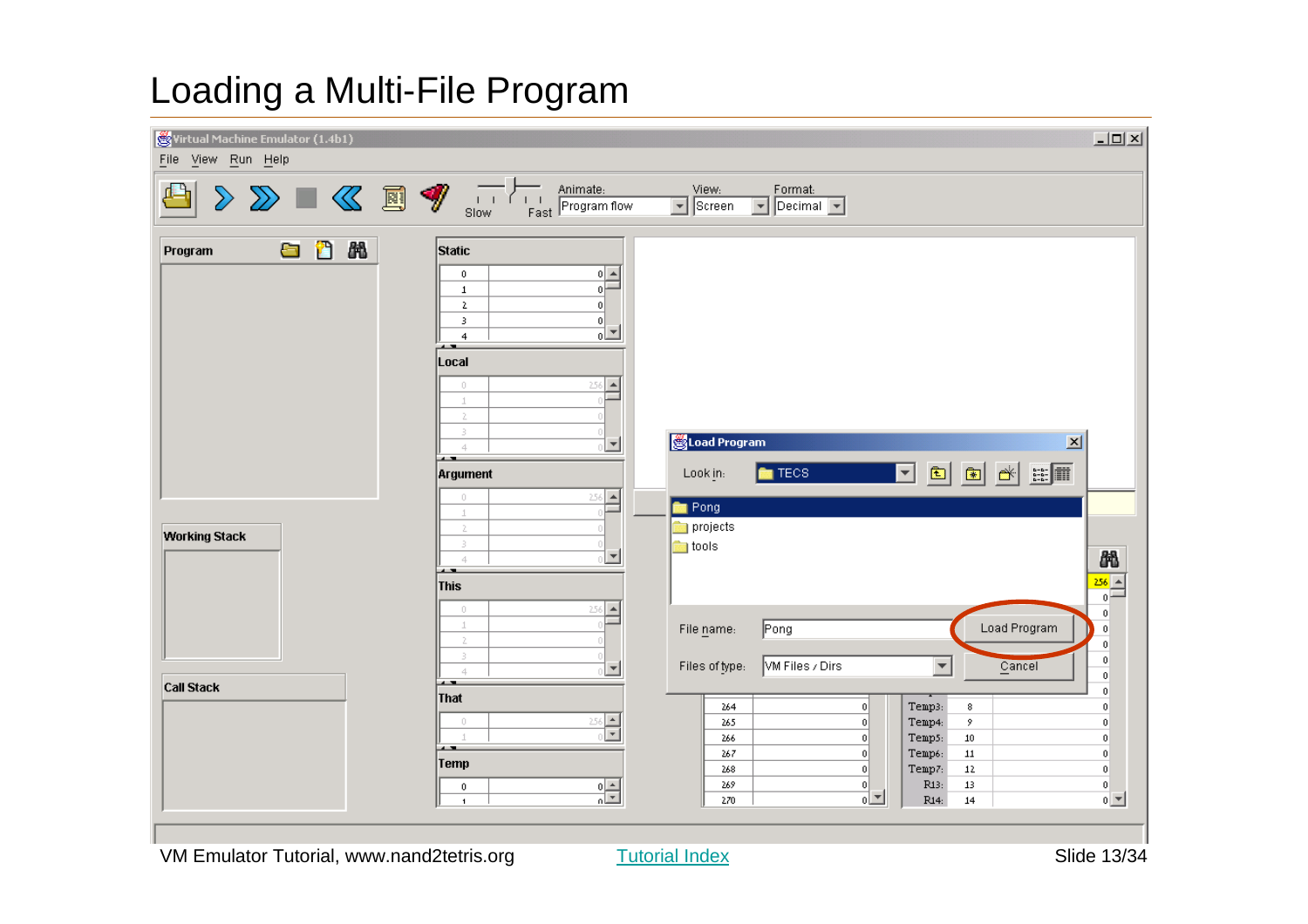![](_page_13_Picture_1.jpeg)

Tutorial Index Slide 14/34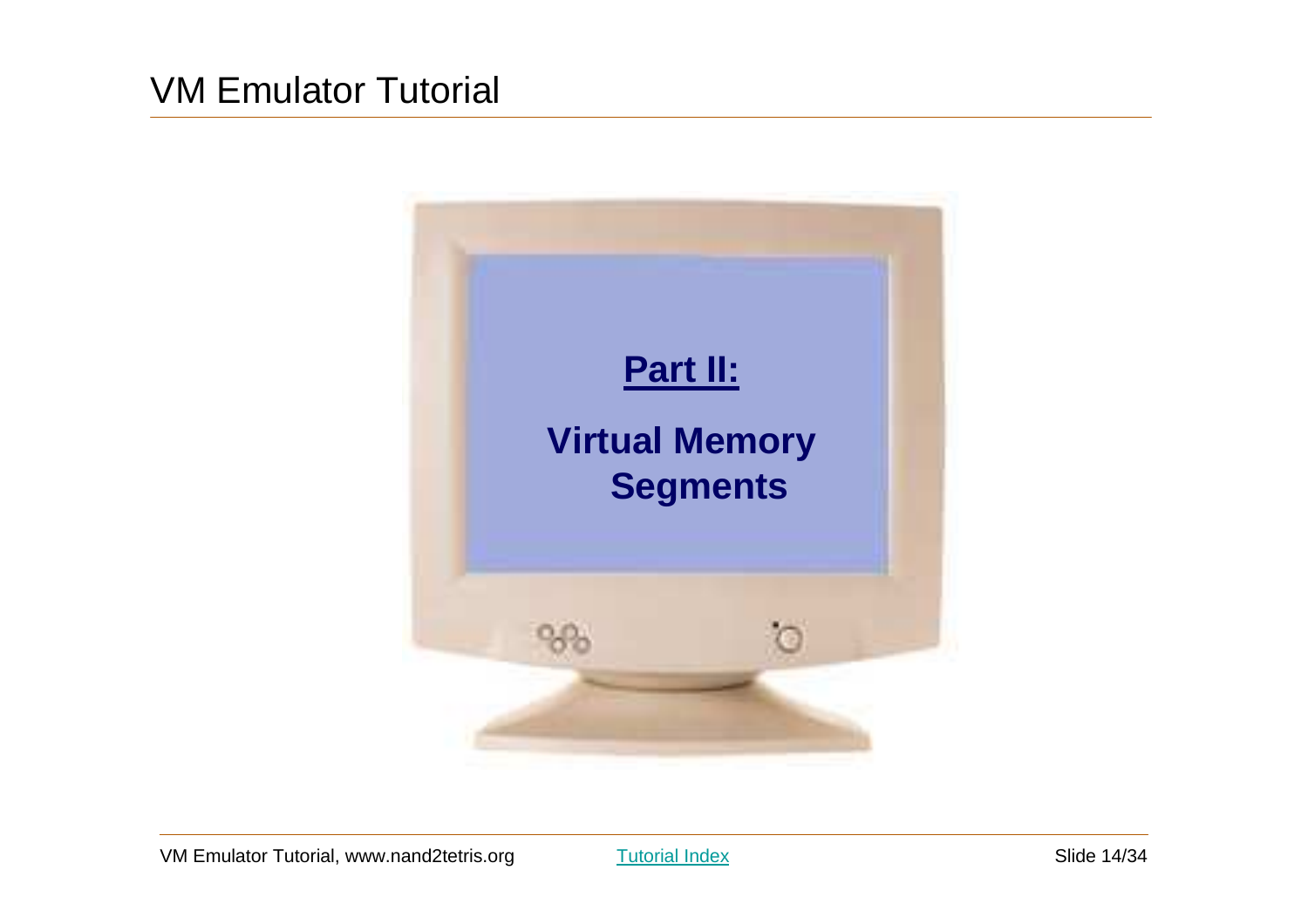## Virtual Memory Segments

![](_page_14_Figure_1.jpeg)

Tutorial Index Slide 15/34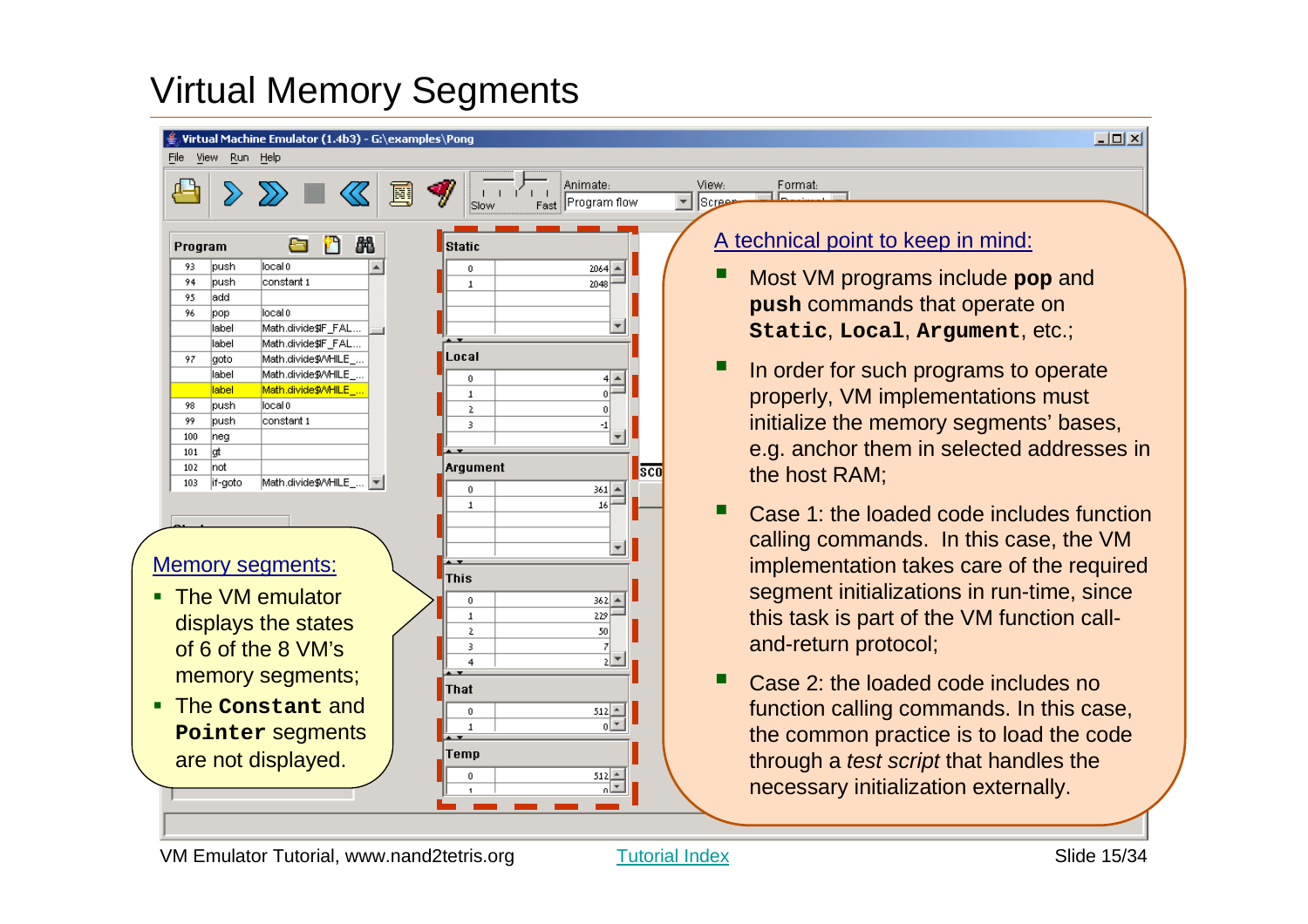![](_page_15_Picture_1.jpeg)

Tutorial Index **Slide 16/34**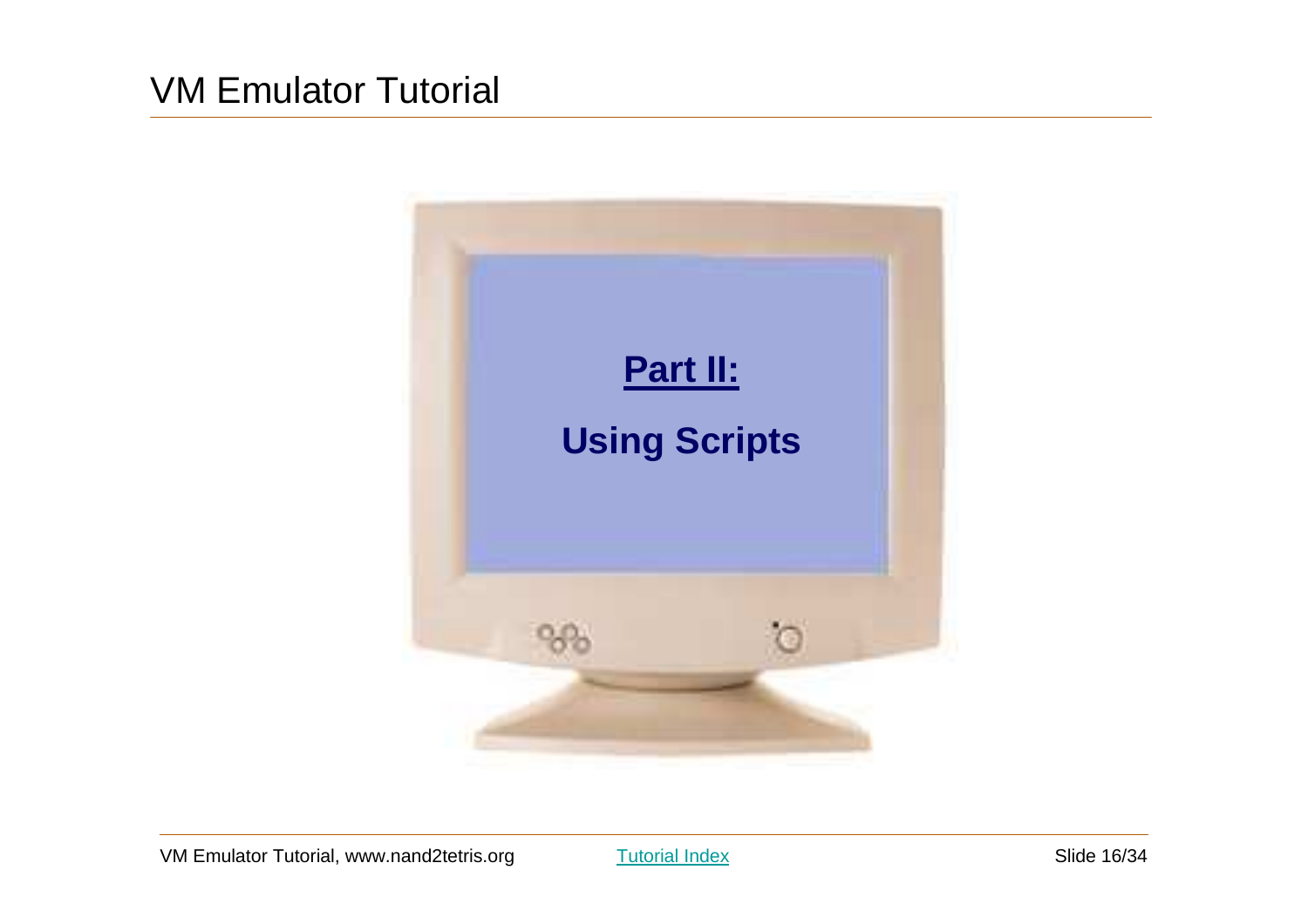#### Typical VM Script

![](_page_16_Figure_1.jpeg)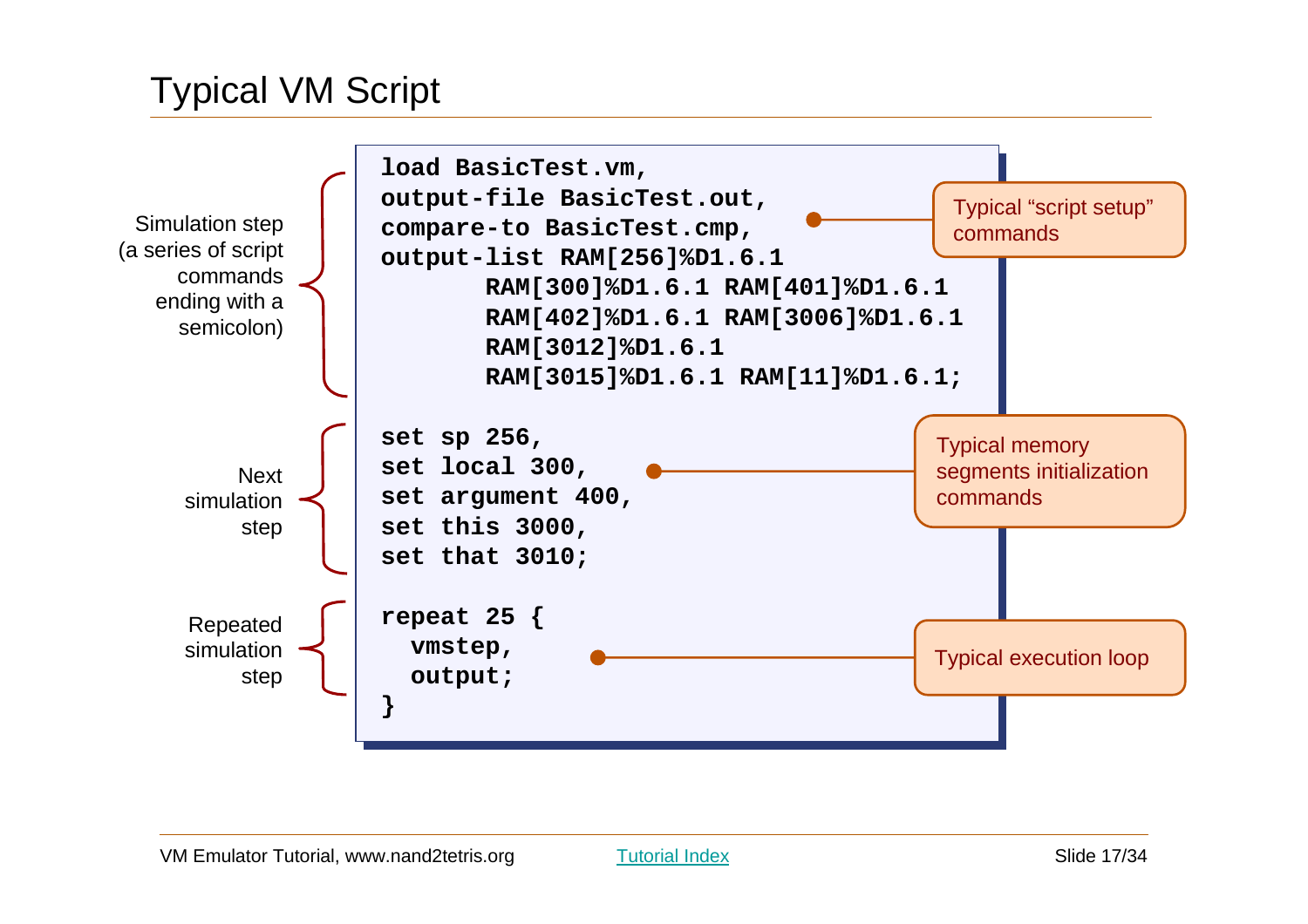# Loading a Script

| Virtual Machine Emulator (1.4b3)          |                                                                                                                                                                                     | $\Box$                                                                                                      |
|-------------------------------------------|-------------------------------------------------------------------------------------------------------------------------------------------------------------------------------------|-------------------------------------------------------------------------------------------------------------|
| Run Help<br>Eile<br>View                  |                                                                                                                                                                                     |                                                                                                             |
| ௮<br>$\gg$<br>≤                           | Animate:<br>View:<br>Format:<br>E<br>ĚЕ<br>$\boxed{\mathbf{v}}$ Script<br>$\boxed{\mathbf{v}}$ Decimal $\boxed{\mathbf{v}}$<br>Fast Program flow<br>Slow                            |                                                                                                             |
| ū<br>踻<br>g<br>Program                    | repeat {<br><b>Static</b><br>vmstep,<br>$\Delta$<br>Load Script                                                                                                                     | $\mathbf{x}$                                                                                                |
|                                           | 白的丽面<br>BasicTest<br>$\vert \cdot \vert$<br>Look in:                                                                                                                                |                                                                                                             |
| <b>Stack</b><br><b>Call Stack</b>         | ËÌ<br>BasicTest.tst<br>BasicTestVME.tst<br>ê<br>Recent<br>Desktop<br><u>иж</u><br>Navigate to a<br>directory and select<br>My Documents<br>a.tst file.<br>My Computer<br>My Network | $\overline{E}$<br>踻<br>$\frac{256}{0}$ =<br>$\theta$<br>$\theta$<br>$\theta$<br>$\theta$<br>$^{\circ}$<br>0 |
|                                           | <b>Load Script</b><br>BasicTestVME.tst<br>File name.<br>Files of type.<br>Cance                                                                                                     | n<br>0<br>$\theta$                                                                                          |
|                                           | Script Files<br>٠<br>269<br>R13:<br>$\overline{13}$<br>$\frac{1}{10}$<br>0<br>쀪<br>R14:<br>270<br>14                                                                                | $\boldsymbol{0}$<br>$\theta$<br> 0 <br>$0$ $\mathbf{r}$                                                     |
| Script restarted                          |                                                                                                                                                                                     |                                                                                                             |
| VM Emulator Tutorial, www.nand2tetris.org | <b>Tutorial Index</b>                                                                                                                                                               | Slide 18/34                                                                                                 |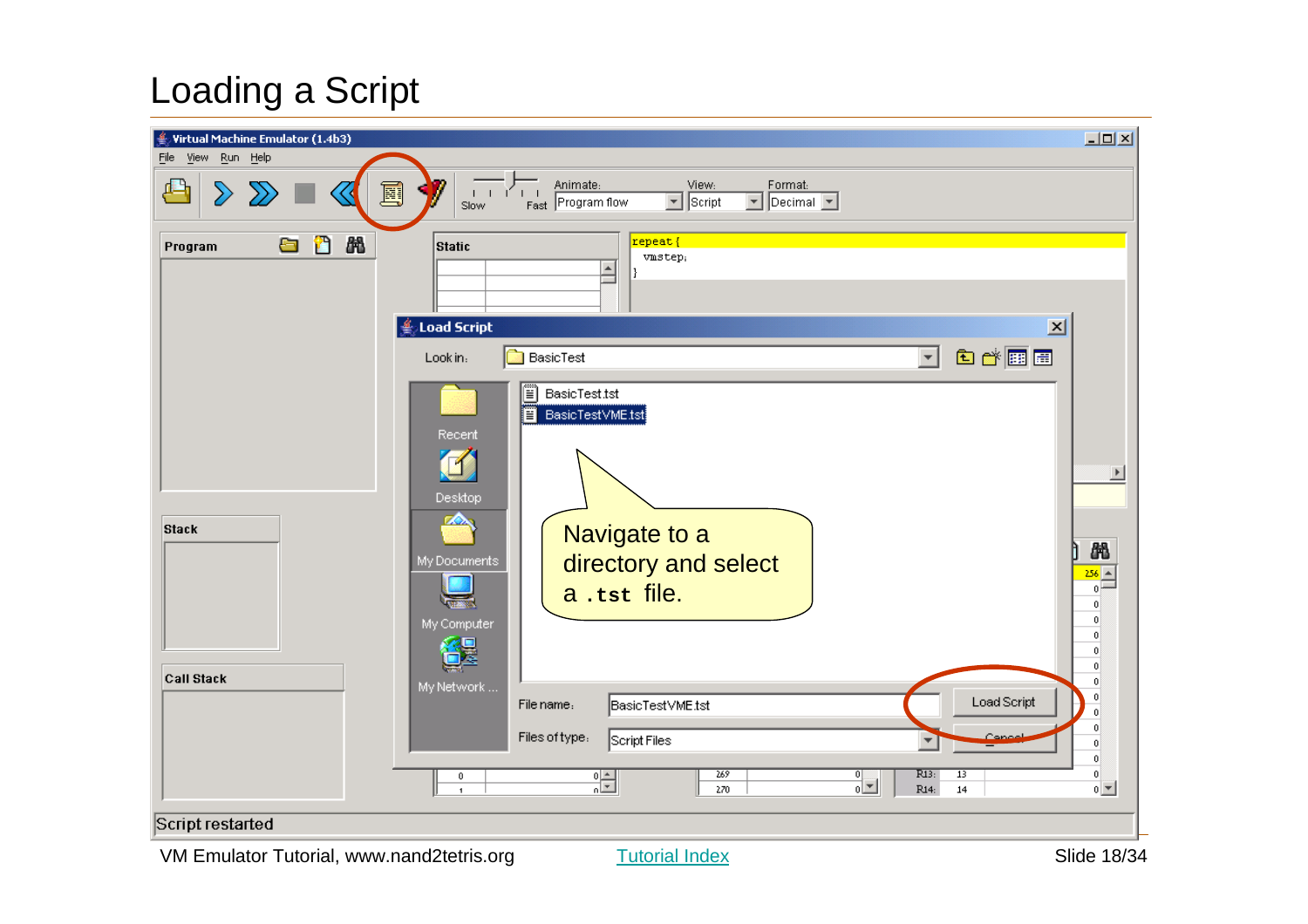![](_page_18_Figure_0.jpeg)

Tutorial Index Slide 19/34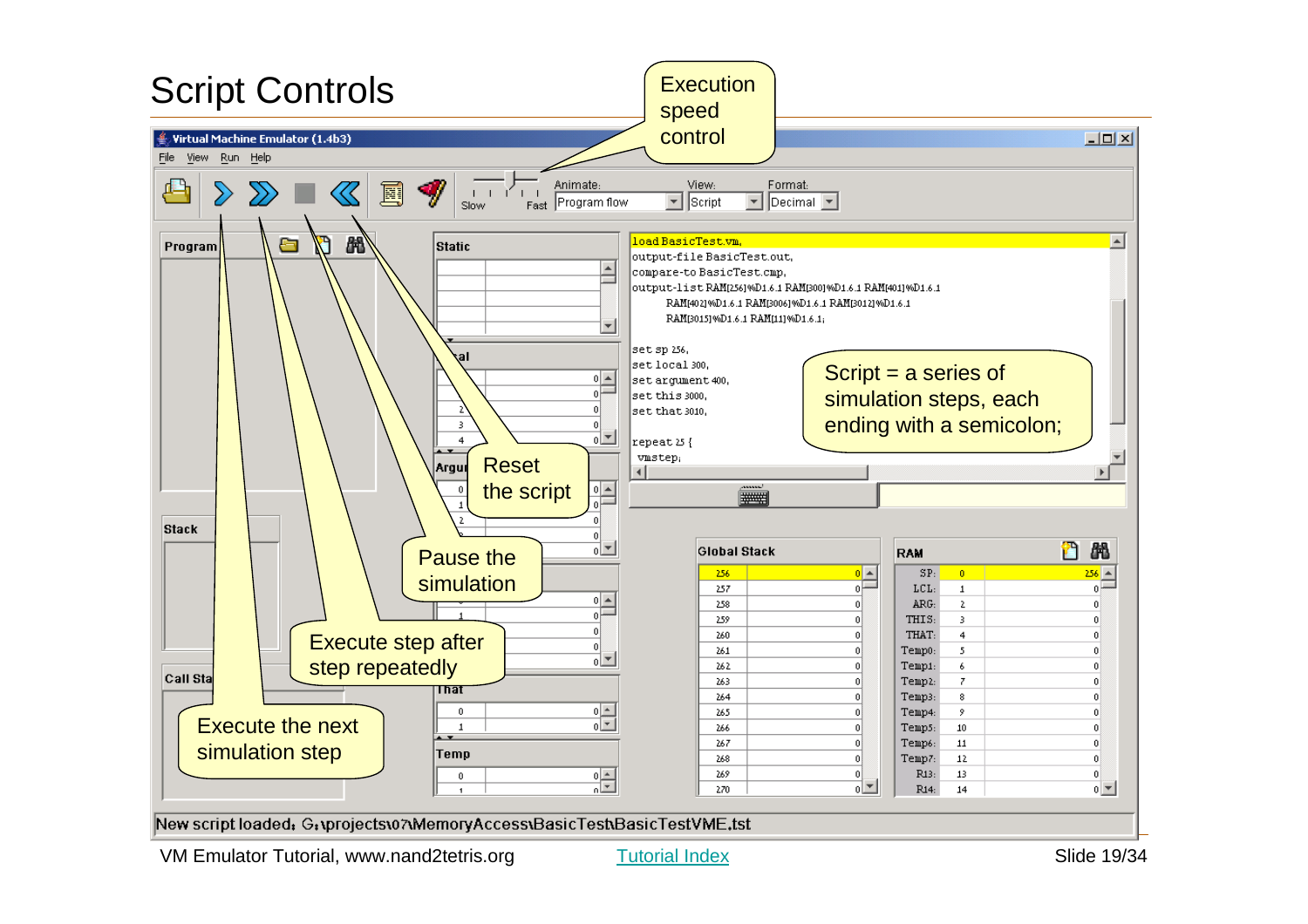![](_page_19_Figure_1.jpeg)

Tutorial Index Slide 20/34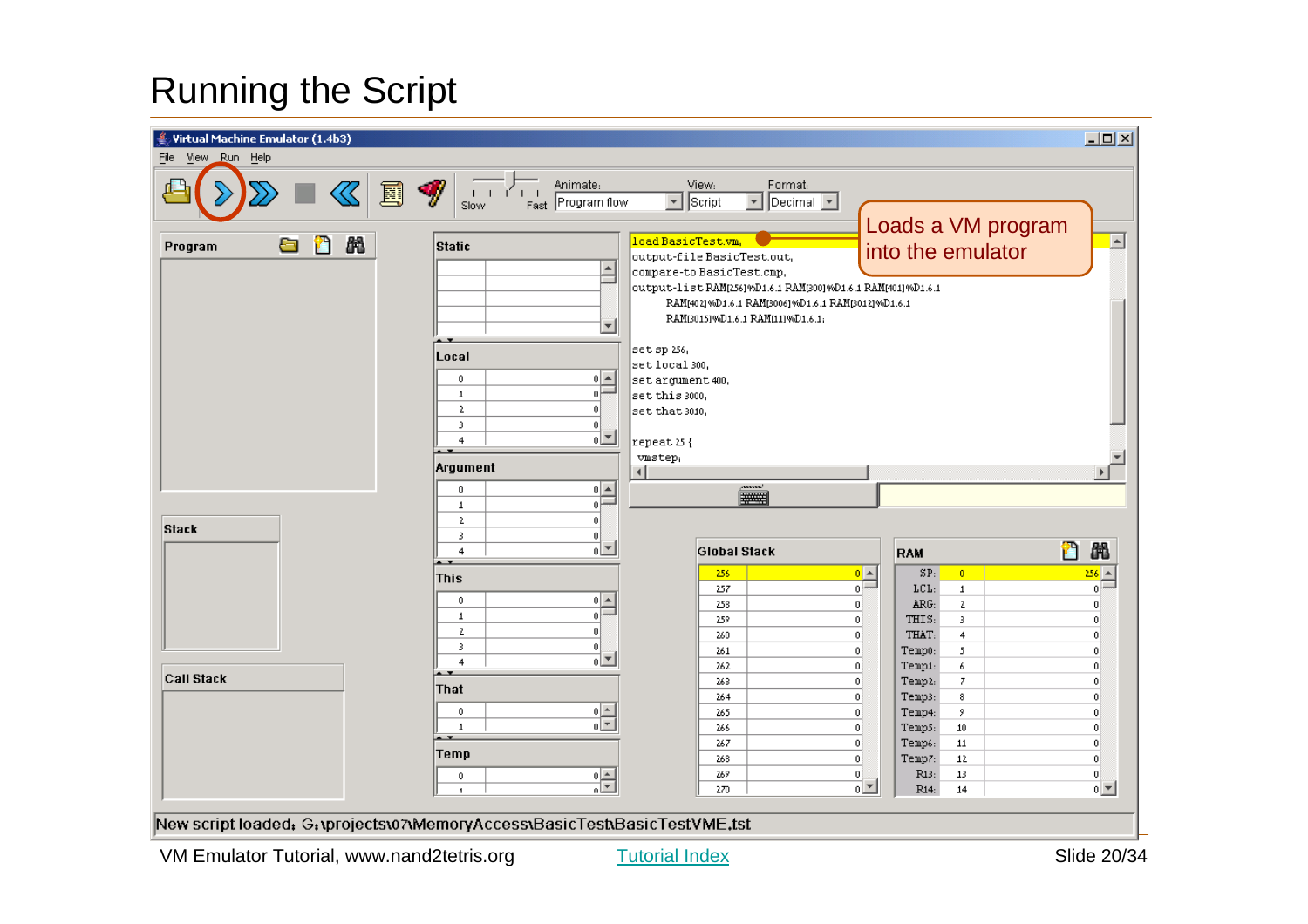![](_page_20_Figure_1.jpeg)

Tutorial Index Slide 21/34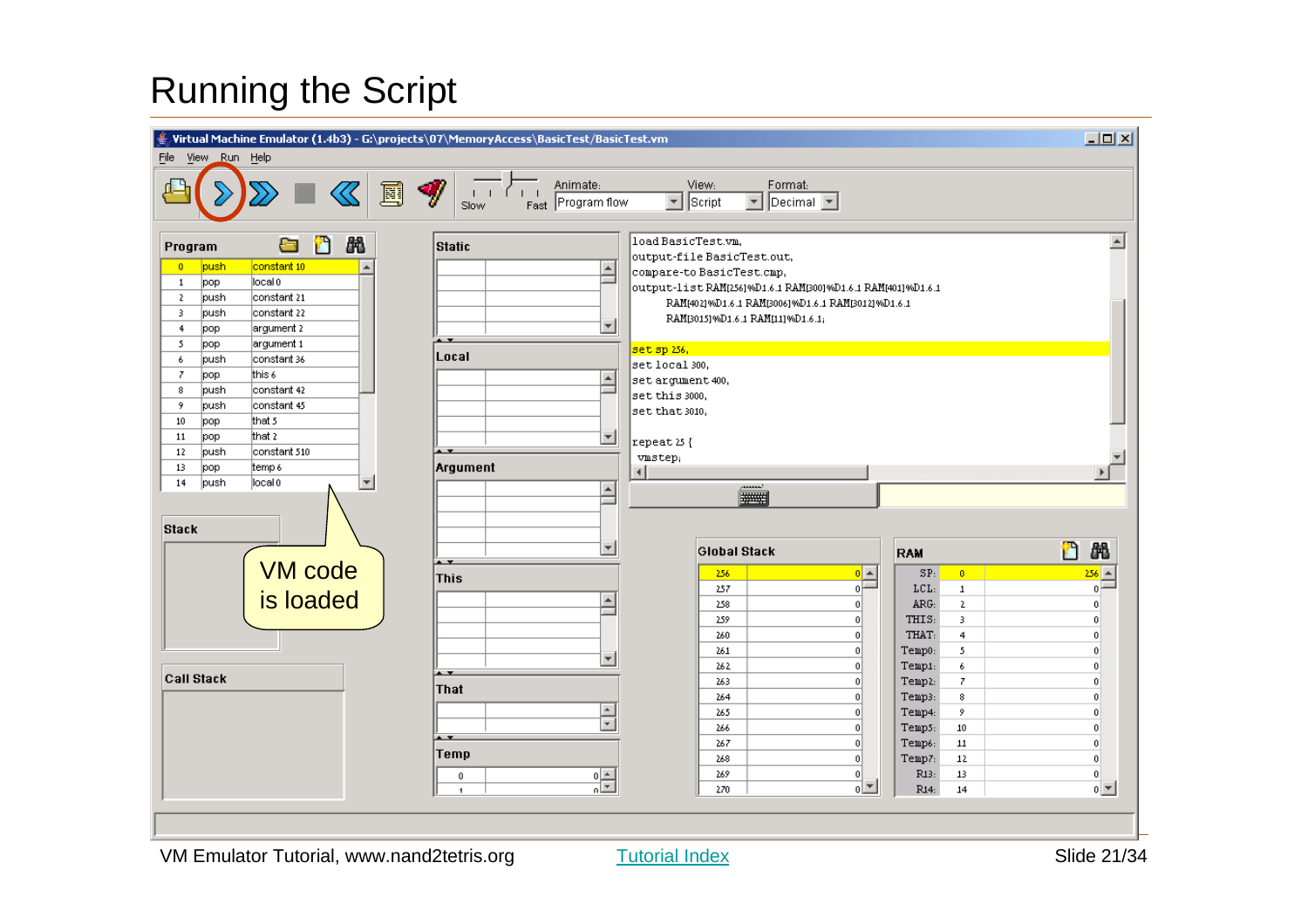![](_page_21_Figure_1.jpeg)

Tutorial Index Slide 22/34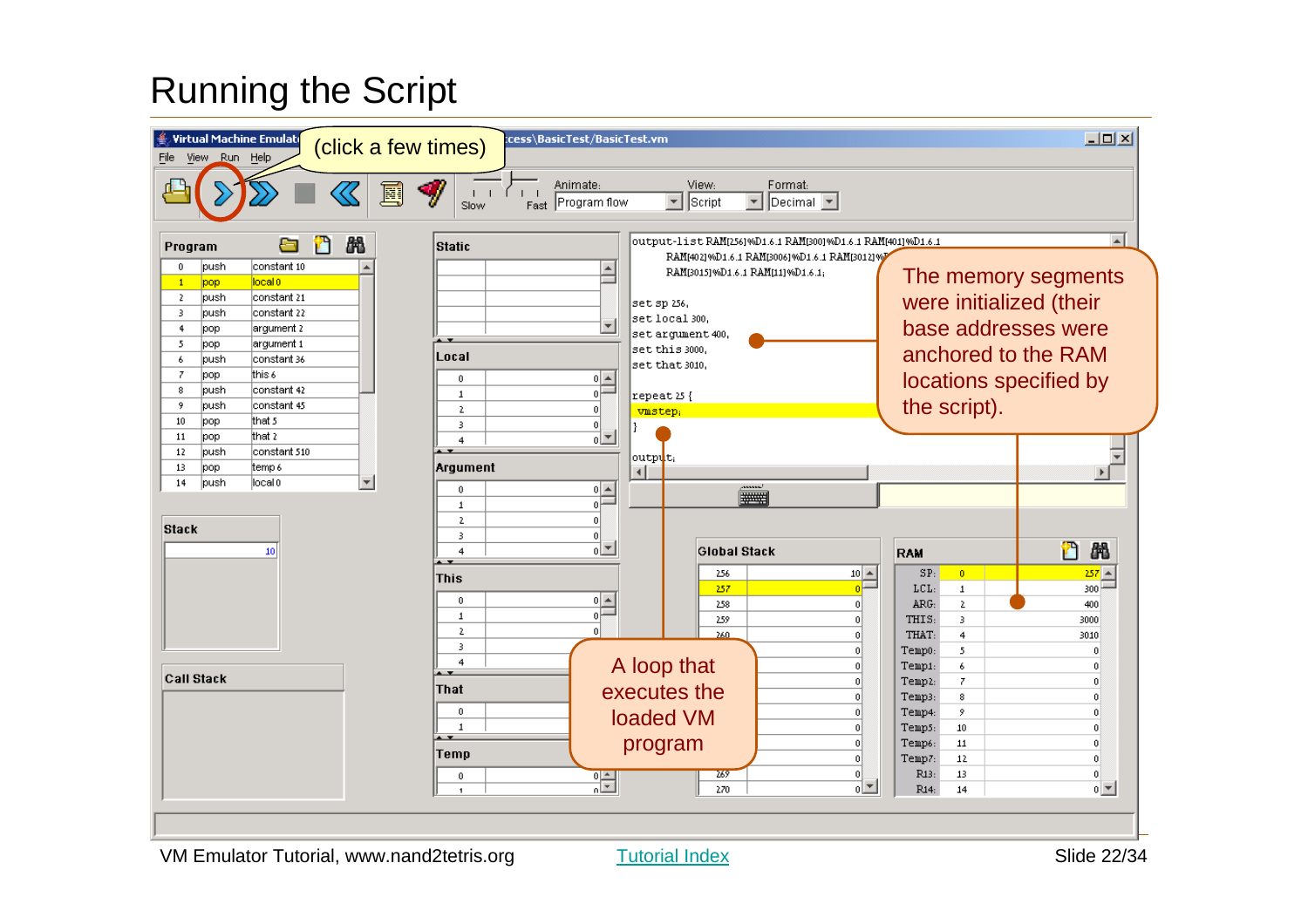![](_page_22_Figure_1.jpeg)

Tutorial Index Slide 23/34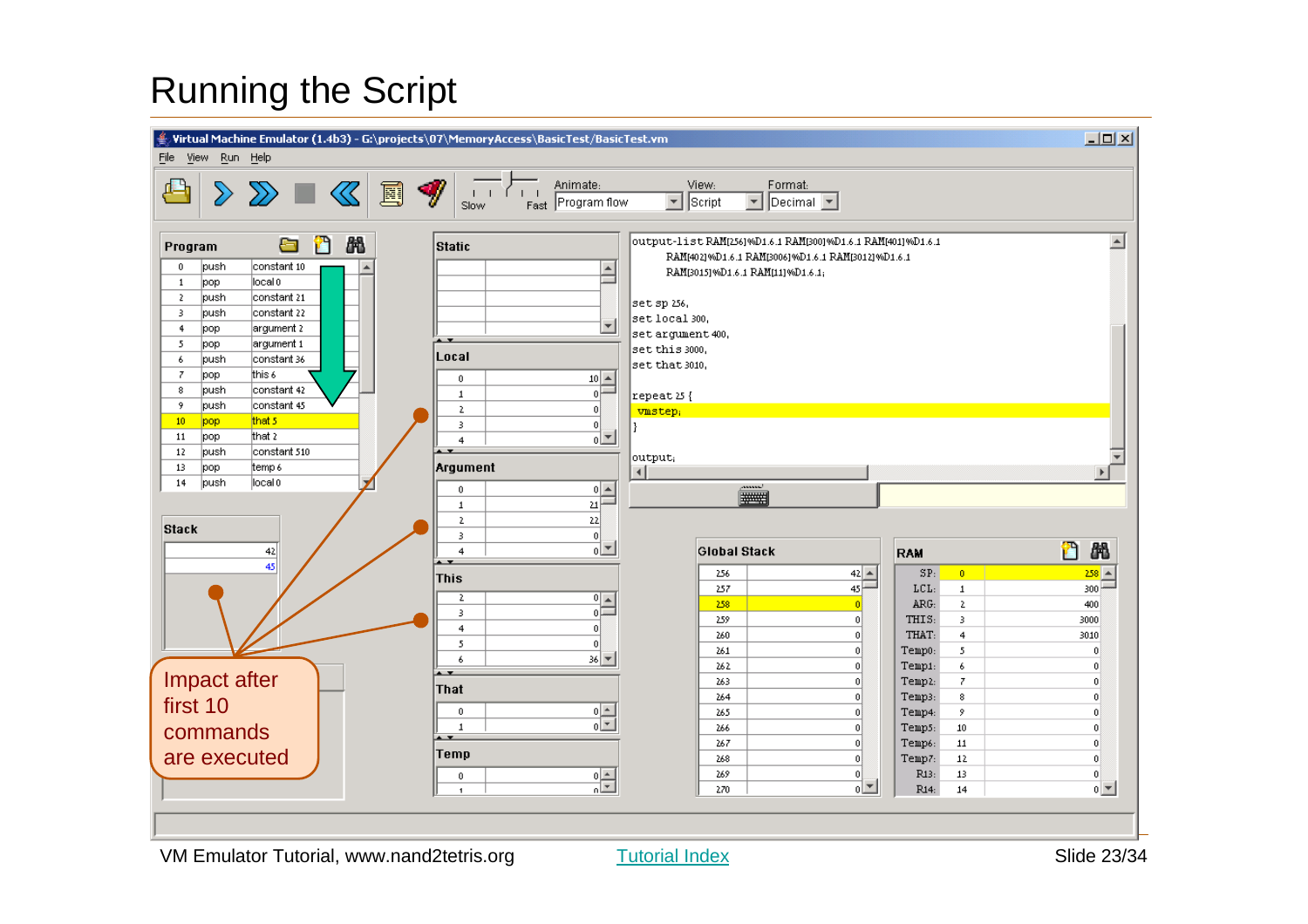![](_page_23_Picture_1.jpeg)

Tutorial Index **Slide 24/34**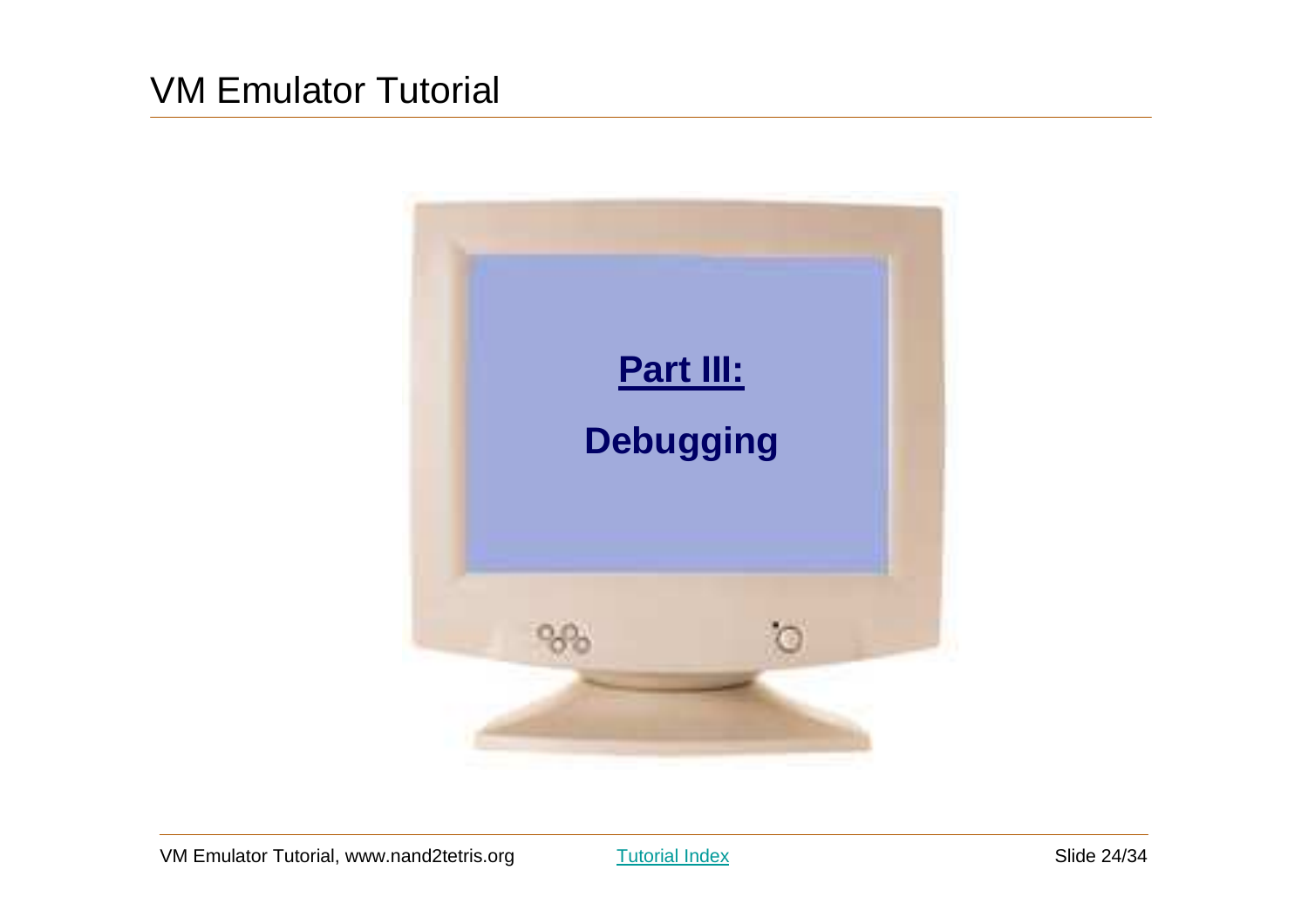## View Options

![](_page_24_Figure_1.jpeg)

End of script - Comparison ended successfuly

VM Emulator Tutorial, www.nand2tetris.org

Tutorial Index Slide 25/34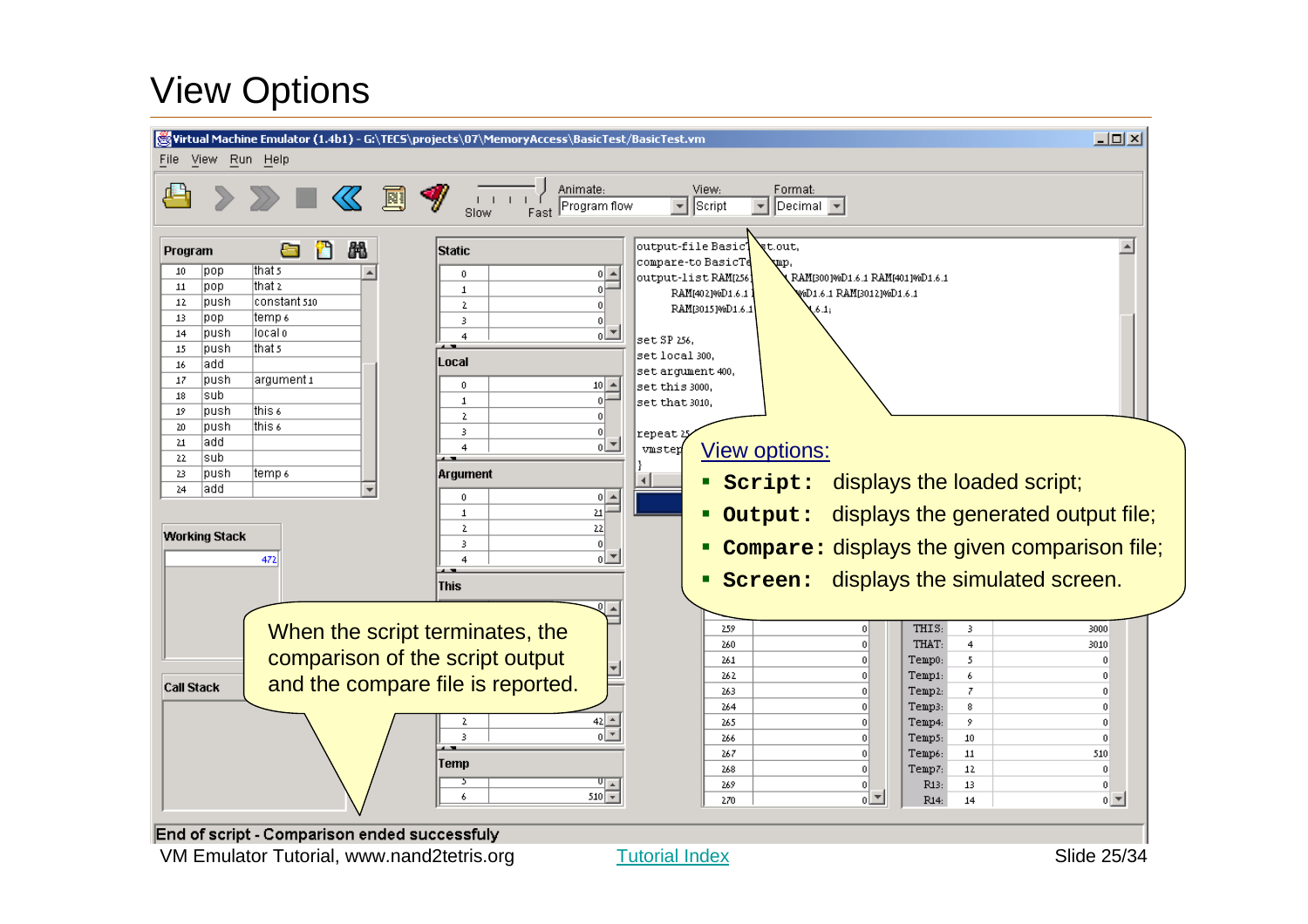### Animation Options

![](_page_25_Figure_1.jpeg)

VM Emulator Tutorial, www.nand2tetris.org

Tutorial Index Slide 26/34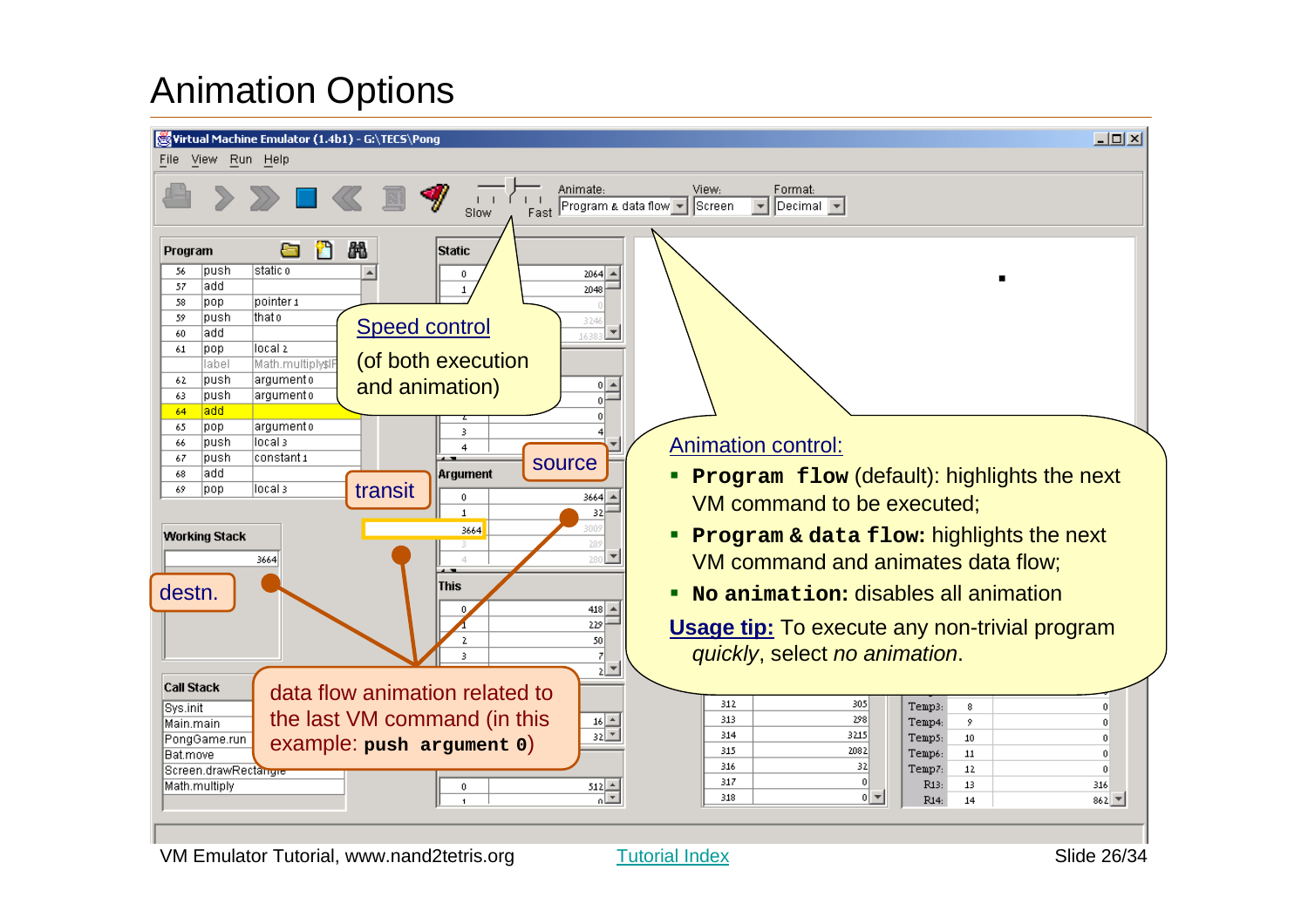#### Breakpoints: a Powerful Debugging Tool

#### The VM emulator keeps track of the following variables:

- $\mathcal{L}_{\mathcal{A}}$ **segment[i]**: Where segment is either **local**, **argument**, **this**, **that**, or **temp**
- $\mathcal{L}_{\mathcal{A}}$ **local**, **argument**, **this**, **that**: Base addresses of these segments in the host RAM
- $\overline{\phantom{a}}$ **RAM[i]:** Value of this memory location in the host RAM
- $\mathcal{L}_{\mathcal{A}}$ **sp**: Stack pointer
- $\mathcal{L}_{\mathcal{A}}$ **currentFunction**: Full name (inc. fileName) of the currently executing VM function
- $\overline{\phantom{a}}$ **line**: Line number of the currently executing VM command

#### Breakpoints:

- $\mathcal{L}_{\mathcal{A}}$ A breakpoint is a pair <variable, value> where variable is one of the labels listed above (e.g. **local[5]**, **argument**, **line**, etc.) and value is a valid value
- $\mathcal{L}_{\mathcal{A}}$ Breakpoints can be declared either interactively, or via script commands
- $\mathcal{L}_{\mathcal{A}}$ For each declared breakpoint, when the *variable* reaches the *value*, the emulator pauses the program's execution with a proper message.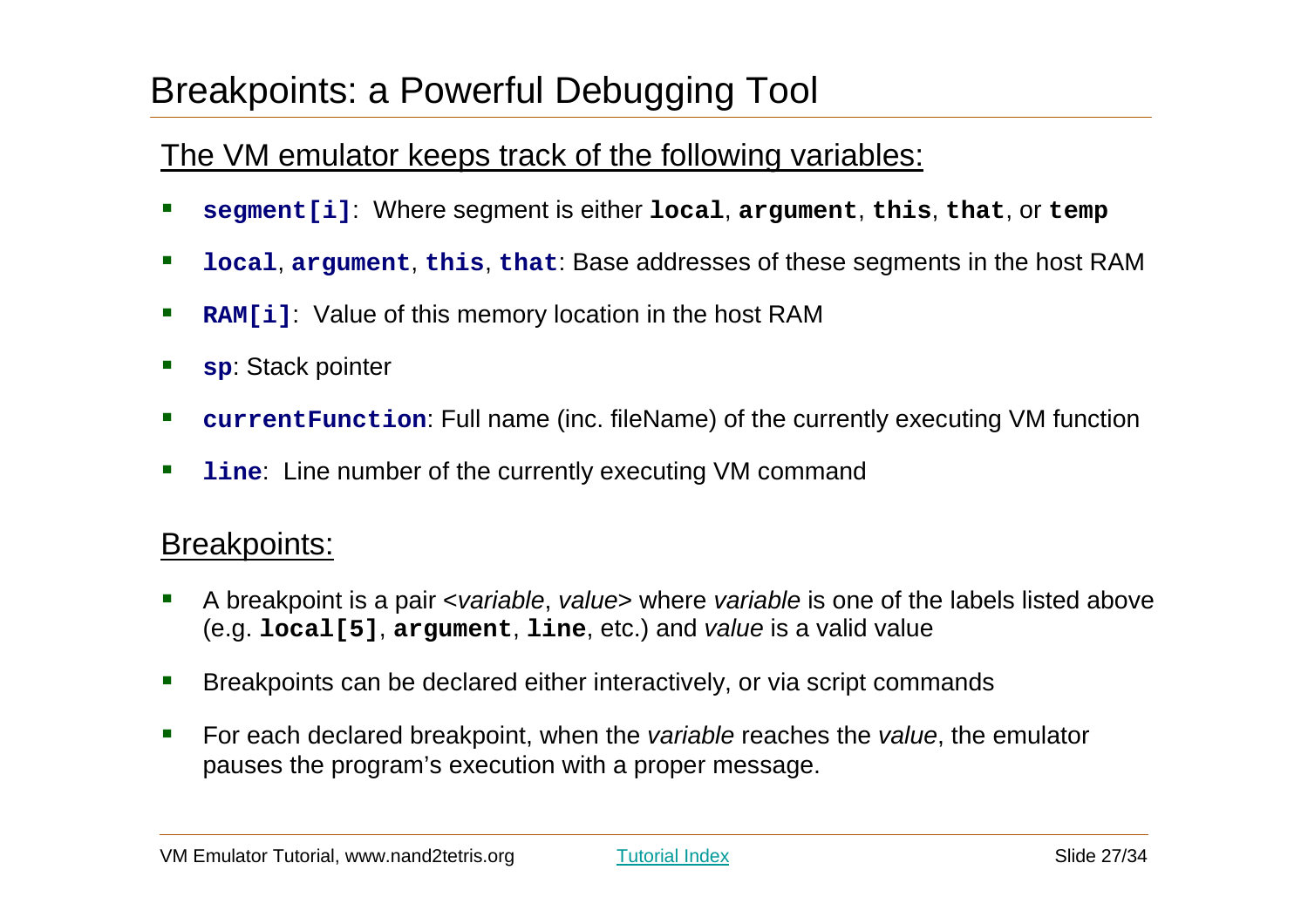# Setting Breakpoints

![](_page_27_Picture_1.jpeg)

Tutorial Index Slide 28/34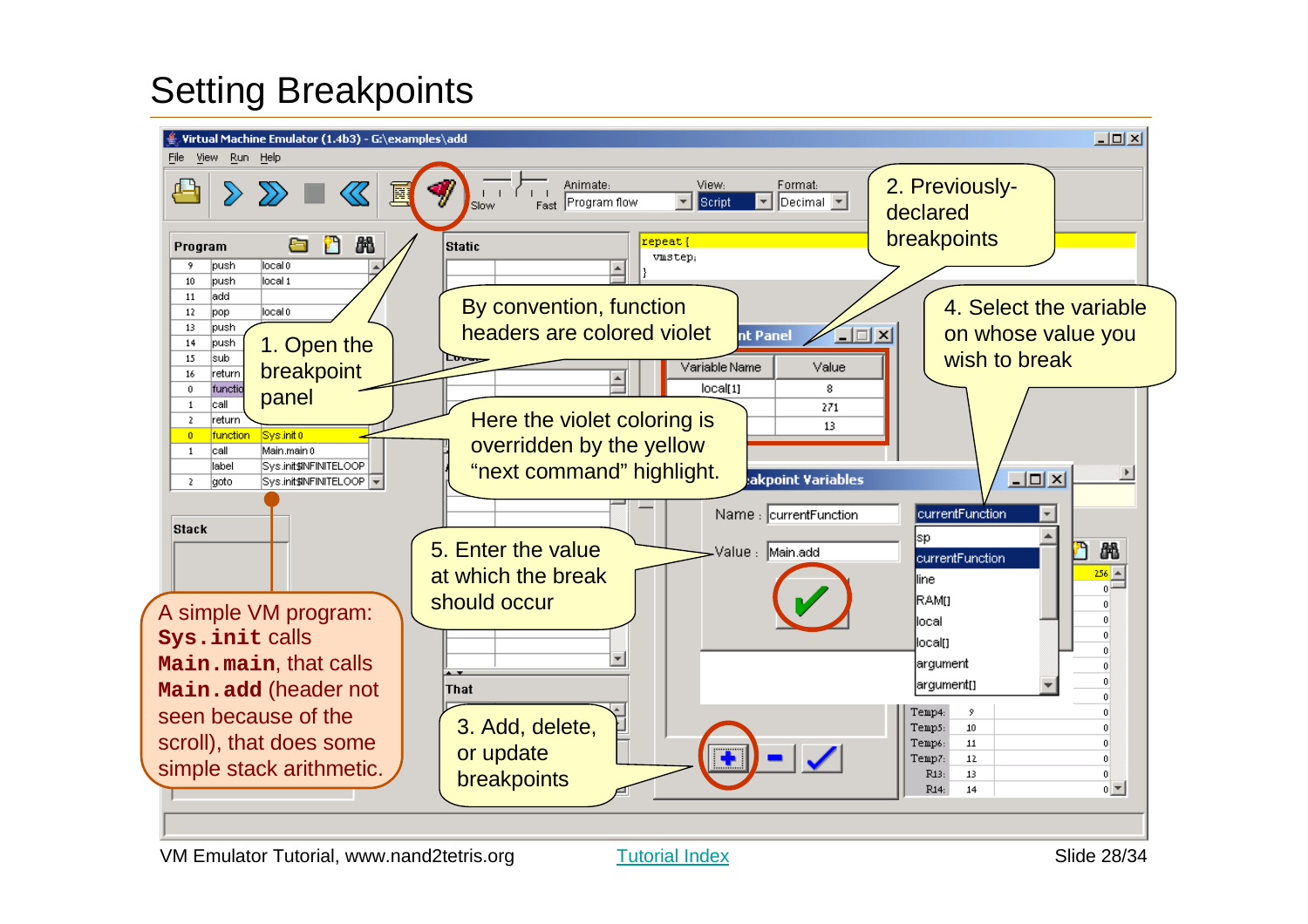# Setting Breakpoints

| Virtual Machine Emulator (1.4b3) - G:\examples\add<br>Run Help<br>File<br>View                           |                           |                                                                                                                |                                    | Z                     |
|----------------------------------------------------------------------------------------------------------|---------------------------|----------------------------------------------------------------------------------------------------------------|------------------------------------|-----------------------|
| <u>n 11 元元</u><br>راكه<br>$\oslash$                                                                      | Animate:<br>Demonstration | View:<br>Format:<br>$ \text{Decimal} \blacktriangledown $<br>$\overline{\mathbf{v}}$<br>Script<br>$\mathbf{r}$ |                                    |                       |
| <b>Breakpoints logic:</b><br>A<br>们<br>a<br>Program                                                      |                           | epeat {                                                                                                        |                                    |                       |
| When local[1] will<br>local 0<br> push<br>9                                                              |                           | vmstep,                                                                                                        |                                    |                       |
| local 1<br>10<br>push<br>become 8, or when sp<br>11<br>add                                               |                           |                                                                                                                |                                    |                       |
| local 0<br>will reach 271, or when<br>12<br>pop.<br>13<br>local 1<br> push                               |                           |                                                                                                                |                                    |                       |
| the command in line 13<br>local 0<br> push<br>14                                                         |                           | <b>Breakpoint Panel</b><br><b>L回</b>                                                                           |                                    |                       |
| 15<br>sub-<br>will be reached, or when<br>return<br>16                                                   |                           | Variable Name<br>Value                                                                                         |                                    |                       |
| Main.main 0<br>$\theta$<br>function<br>execution will reach the                                          |                           | local[1]<br>8                                                                                                  |                                    |                       |
| Main.add 0<br>lcall<br>1<br>Main.add function, the<br>$\mathbf{2}$<br>return                             |                           | 271<br>sp<br>line<br>13                                                                                        |                                    |                       |
| Sys.init 0<br>function<br>$\mathbf{0}$<br>emulator will pause the<br>lca∥<br>Main.main 0<br>$\mathbf{1}$ |                           | currentFunction<br>Main.add                                                                                    |                                    |                       |
| Sys.init\$INFINITELOOP<br>label<br>program's execution.                                                  |                           |                                                                                                                |                                    |                       |
| Sys.init\$NFINITELOOP<br>2<br>goto                                                                       |                           |                                                                                                                |                                    |                       |
|                                                                                                          |                           |                                                                                                                |                                    |                       |
| <b>Stack</b>                                                                                             | ٠                         |                                                                                                                | <b>RAM</b>                         | n<br>踻                |
| $\overline{1}$                                                                                           |                           |                                                                                                                | SP <sub>1</sub><br>$\mathbf{0}$    | $256 -$               |
| <b>This</b>                                                                                              | $\blacktriangle$          |                                                                                                                | LCL:<br>$\mathbf{1}$               | n.                    |
|                                                                                                          |                           |                                                                                                                | ARG:<br>$\mathbf{2}$<br>3<br>THIS: | 0<br>0                |
|                                                                                                          |                           |                                                                                                                | $\overline{4}$<br>THAT:            | $\boldsymbol{0}$      |
|                                                                                                          | ٠                         |                                                                                                                | 5<br>Temp0:<br>6<br>Tempi:         | $\theta$<br>n.        |
| $\overline{\phantom{a}}$<br><b>Call Stack</b>                                                            |                           |                                                                                                                | Temp2:<br>$\mathbf{7}$             | n                     |
| <b>That</b>                                                                                              |                           |                                                                                                                | 8<br>Temp3:                        | n                     |
|                                                                                                          | $\frac{1}{\sqrt{2}}$      |                                                                                                                | 9<br>Temp4:                        | n.                    |
| $\overline{1}$                                                                                           |                           |                                                                                                                | 10<br>Temp5:                       | $\mathbf{0}$          |
| Temp                                                                                                     |                           | $\left  \bullet \right $ - $\left  \checkmark \right $                                                         | 11<br>Temp6:                       | $\bf{0}$              |
|                                                                                                          |                           |                                                                                                                | 12<br>Temp7:<br>13<br>R13:         | $\boldsymbol{0}$<br>0 |
| 0<br>$\overline{\mathbf{1}}$                                                                             | 음                         |                                                                                                                | R14:<br>14                         | $0$ $\overline{ }$    |
|                                                                                                          |                           |                                                                                                                |                                    |                       |
|                                                                                                          |                           |                                                                                                                |                                    |                       |
|                                                                                                          |                           |                                                                                                                |                                    |                       |

Tutorial Index **Slide 29/34**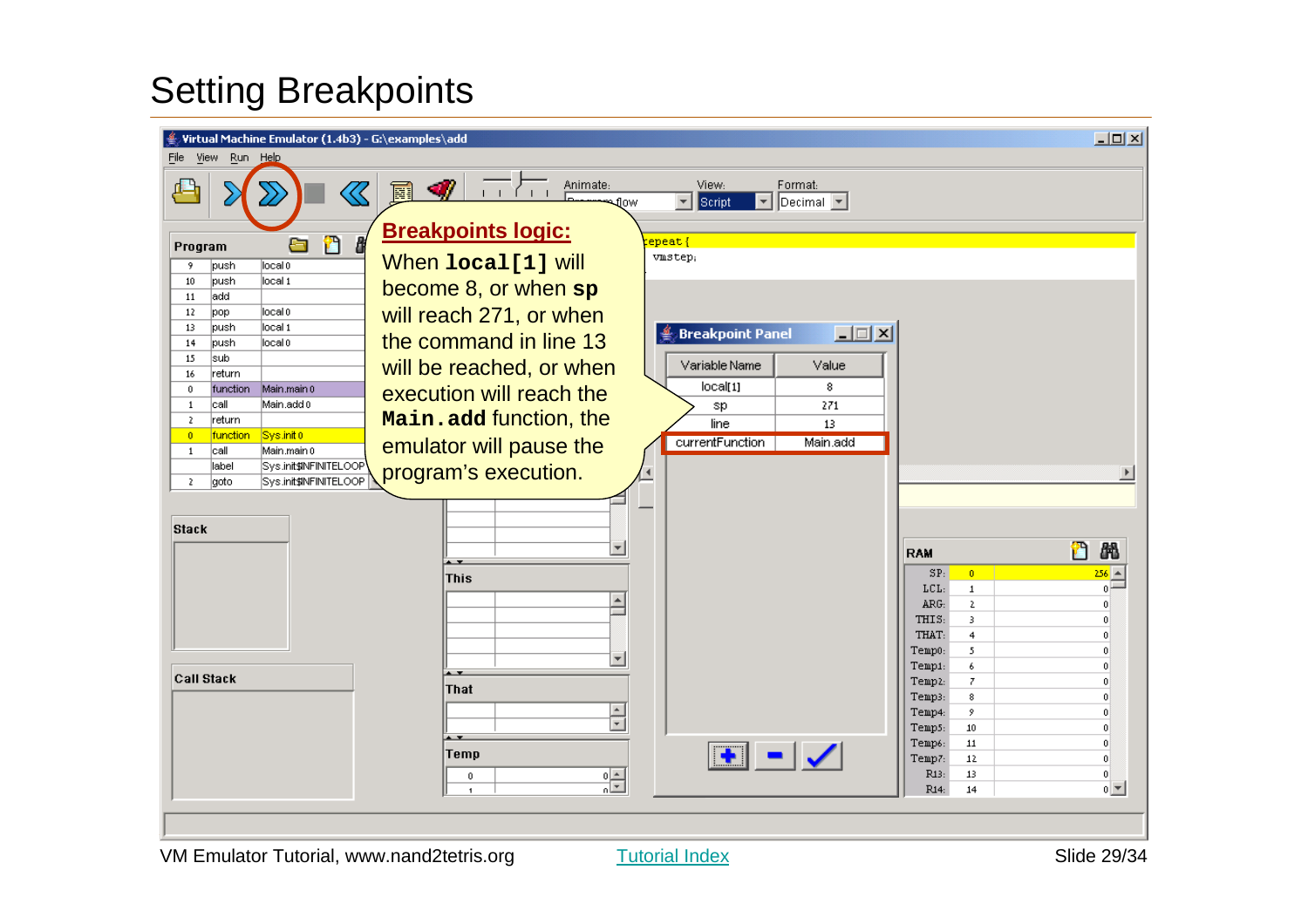## Breakpoints in Action

![](_page_29_Figure_1.jpeg)

Tutorial Index Slide 30/34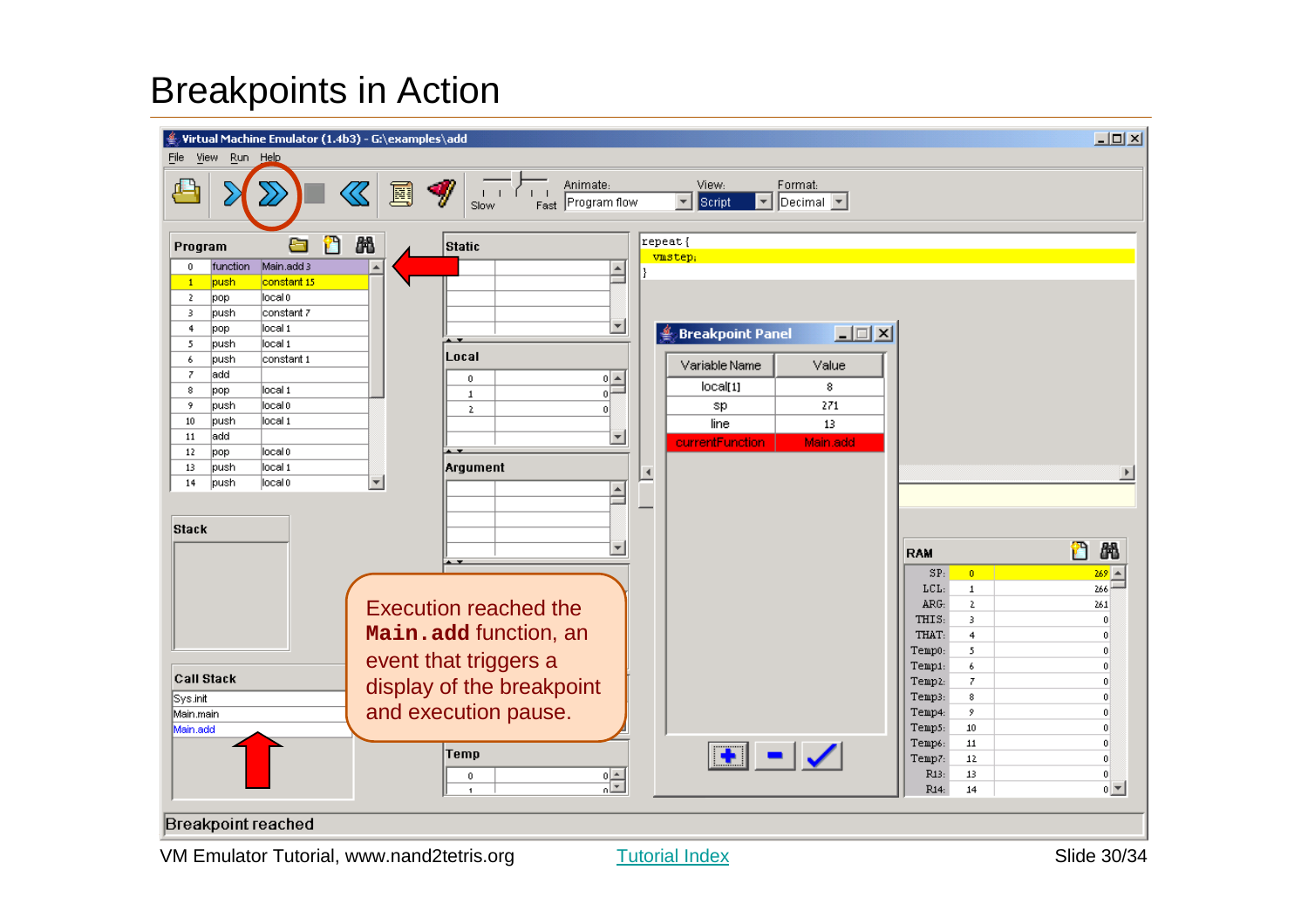## Breakpoints in Action

![](_page_30_Figure_1.jpeg)

Tutorial Index Slide 31/34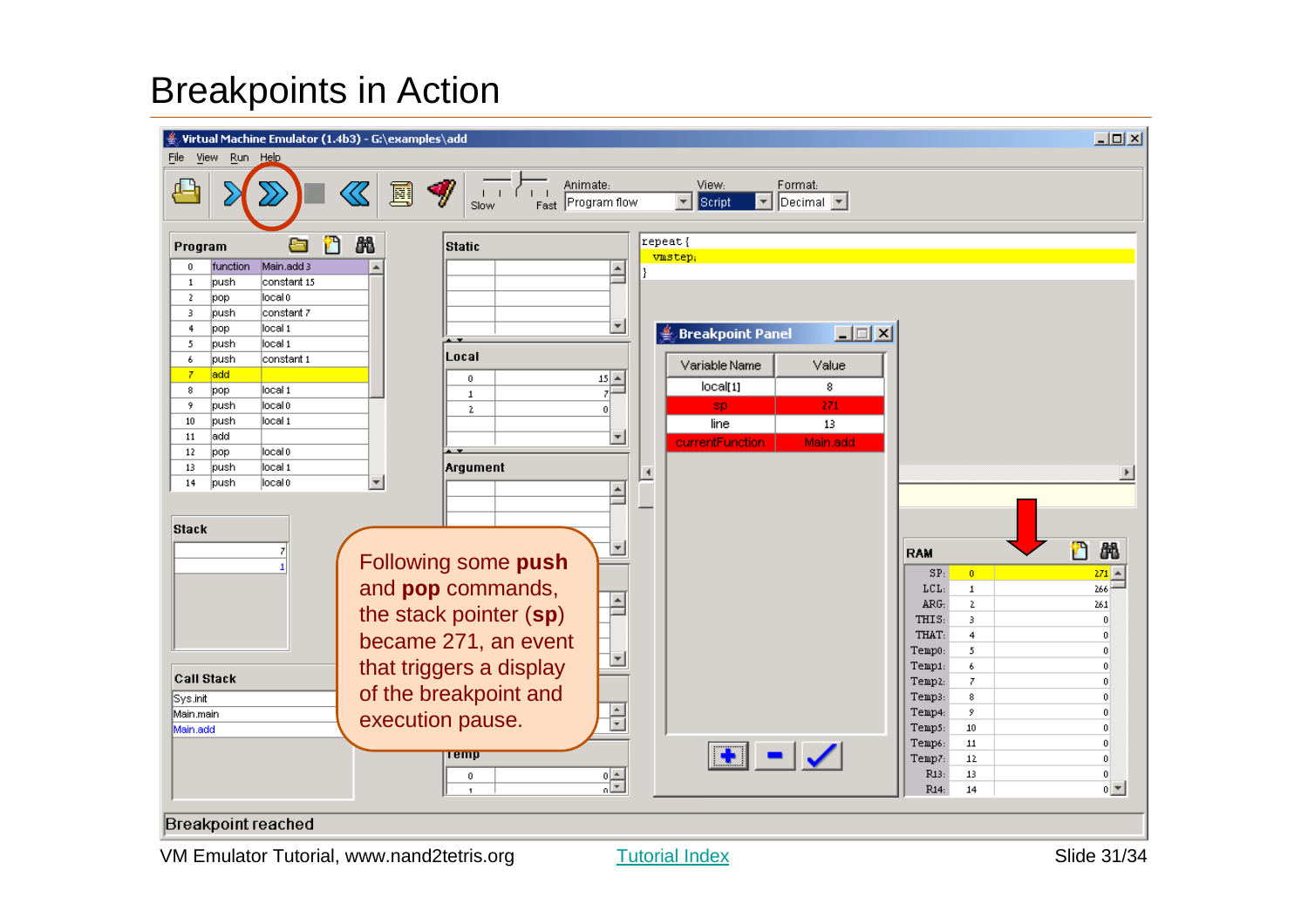## Breakpoints in Action

![](_page_31_Figure_1.jpeg)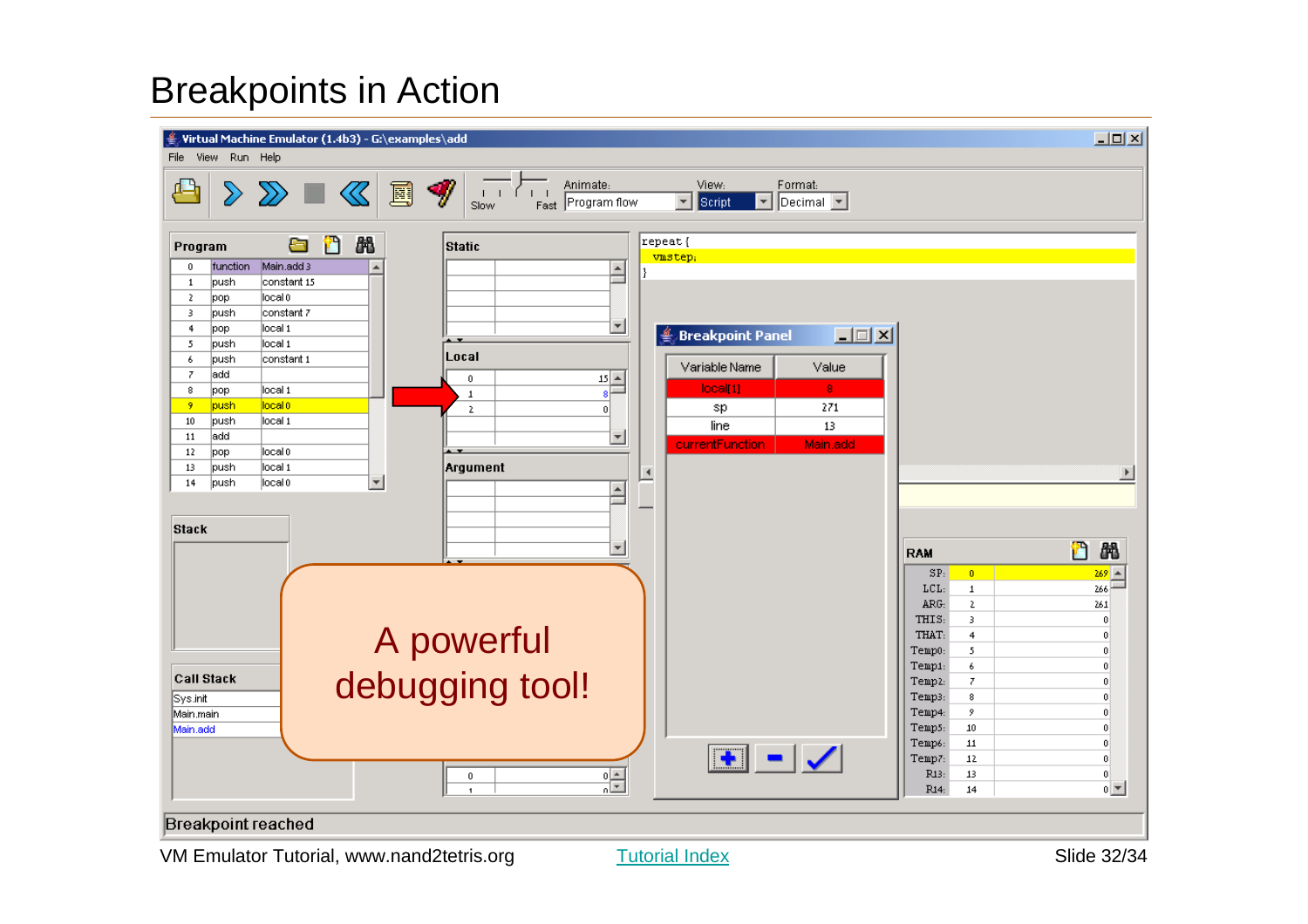## Breakpoints in Scripts

```
load myProg.vm,load myProg.vm,
output-file myProg.out,
output-file myProg.out,output-list sp%D2.4.2 output-list sp%D2.4.2 
CurrentFunction%S1.15.1 
CurrentFunction%S1.15.1 Argument[0]%D3.6.3 Argument[0]%D3.6.3 RAM[256]%D2.6.2;RAM[256]%D2.6.2;breakpoint currentFunction Sys.init,breakpoint currentFunction Sys.init,set RAM[256] 15,set RAM[256] 15,set sp 257;set sp 257;repeat 3 {repeat 3 {vmStep,
vmStep,}}
output;
output;while sp < 260 {while sp < 260 {vmstep;vmstep;}
output;
output;clear-breakpoints;clear-breakpoints;// Etc.// Etc.}
```
- $\mathcal{L}(\mathcal{L})$  For systematic and replicable debugging, use scripts
- **Service Service**  The first script commands usually load the **.vm** program and set up for the simulation
- $\blacksquare$  The rest of the script may use various debugging-oriented commands:
	- Write variable values (output)
	- Repeated execution (while)
	- Set/clear Breakpoints
	- Etc. (see Appendix B.)